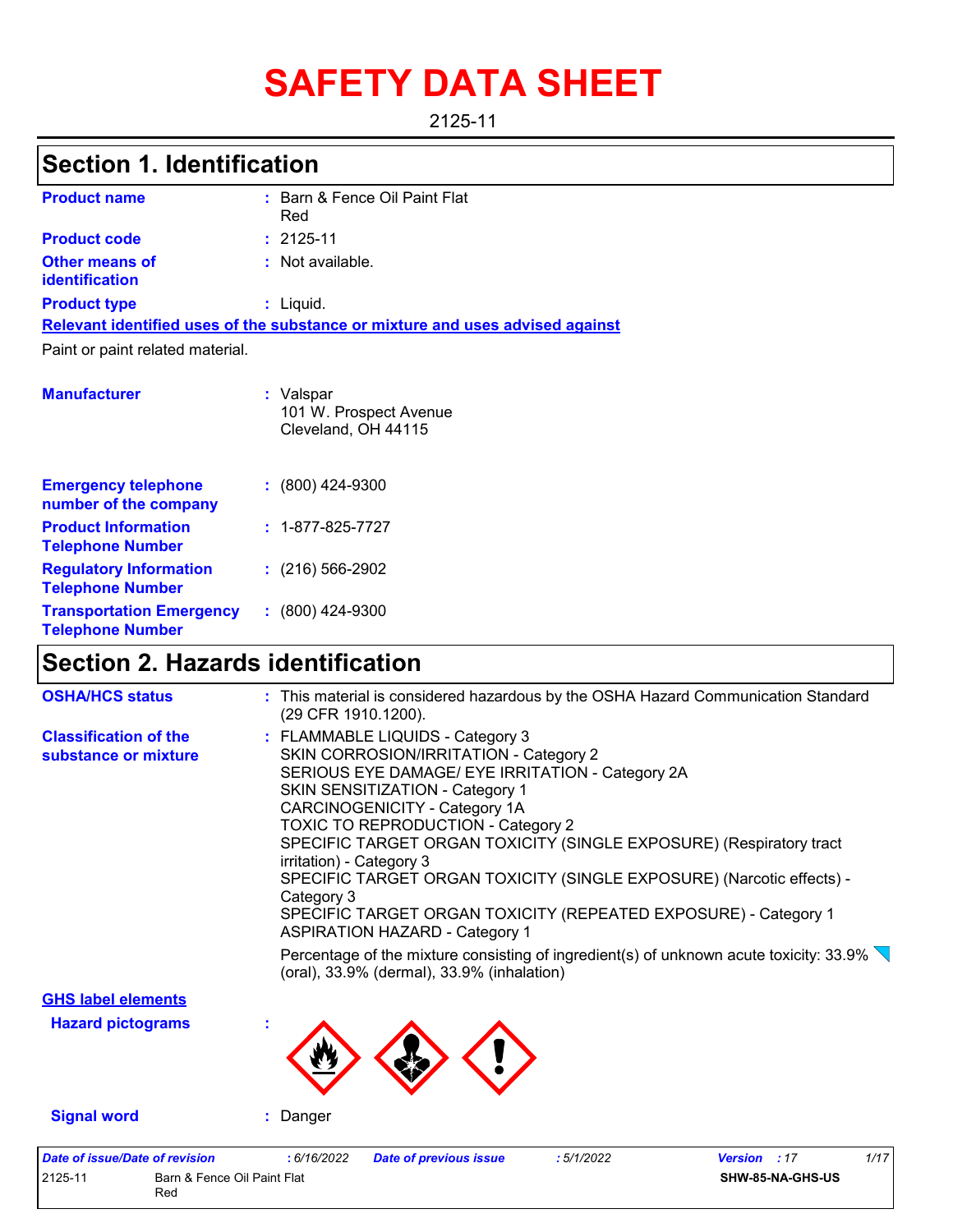# **Section 2. Hazards identification**

| <b>Hazard statements</b>                          | : Flammable liquid and vapor.<br>May be fatal if swallowed and enters airways.<br>Causes skin irritation.<br>May cause an allergic skin reaction.<br>Causes serious eye irritation.<br>May cause respiratory irritation.<br>May cause drowsiness or dizziness.<br>May cause cancer.<br>Suspected of damaging fertility or the unborn child.<br>Causes damage to organs through prolonged or repeated exposure.                                                                                                                                                                                                                                                                                                                                                                                                                                                                                                                           |
|---------------------------------------------------|------------------------------------------------------------------------------------------------------------------------------------------------------------------------------------------------------------------------------------------------------------------------------------------------------------------------------------------------------------------------------------------------------------------------------------------------------------------------------------------------------------------------------------------------------------------------------------------------------------------------------------------------------------------------------------------------------------------------------------------------------------------------------------------------------------------------------------------------------------------------------------------------------------------------------------------|
| <b>Precautionary statements</b>                   |                                                                                                                                                                                                                                                                                                                                                                                                                                                                                                                                                                                                                                                                                                                                                                                                                                                                                                                                          |
| <b>General</b>                                    | : Read label before use. Keep out of reach of children. If medical advice is needed,<br>have product container or label at hand.                                                                                                                                                                                                                                                                                                                                                                                                                                                                                                                                                                                                                                                                                                                                                                                                         |
| <b>Prevention</b>                                 | : Obtain special instructions before use. Do not handle until all safety precautions have<br>been read and understood. Wear protective gloves, protective clothing and eye or face<br>protection. Keep away from heat, hot surfaces, sparks, open flames and other ignition<br>sources. No smoking. Use explosion-proof electrical, ventilating or lighting equipment.<br>Use non-sparking tools. Take action to prevent static discharges. Use only outdoors or<br>in a well-ventilated area. Do not breathe vapor. Do not eat, drink or smoke when using<br>this product. Wash thoroughly after handling. Contaminated work clothing must not be<br>allowed out of the workplace.                                                                                                                                                                                                                                                      |
| <b>Response</b>                                   | : IF exposed or concerned: Get medical advice or attention. IF INHALED: Remove<br>person to fresh air and keep comfortable for breathing. Call a POISON CENTER or<br>doctor if you feel unwell. IF SWALLOWED: Immediately call a POISON CENTER or<br>doctor. Do NOT induce vomiting. IF ON SKIN (or hair): Take off immediately all<br>contaminated clothing. Rinse skin with water. Wash contaminated clothing before<br>reuse. IF ON SKIN: Wash with plenty of water. If skin irritation or rash occurs: Get<br>medical advice or attention. IF IN EYES: Rinse cautiously with water for several<br>minutes. Remove contact lenses, if present and easy to do. Continue rinsing. If eye<br>irritation persists: Get medical advice or attention.                                                                                                                                                                                       |
| <b>Storage</b>                                    | : Store locked up. Store in a well-ventilated place. Keep container tightly closed. Keep<br>cool.                                                                                                                                                                                                                                                                                                                                                                                                                                                                                                                                                                                                                                                                                                                                                                                                                                        |
| <b>Disposal</b>                                   | : Dispose of contents and container in accordance with all local, regional, national and<br>international regulations.                                                                                                                                                                                                                                                                                                                                                                                                                                                                                                                                                                                                                                                                                                                                                                                                                   |
| <b>Supplemental label</b><br>elements             | DELAYED EFFECTS FROM LONG TERM OVEREXPOSURE. Contains solvents which<br>can cause permanent brain and nervous system damage. Intentional misuse by<br>deliberately concentrating and inhaling the contents can be harmful or fatal. WARNING:<br>This product contains chemicals known to the State of California to cause cancer and<br>birth defects or other reproductive harm. Adequate ventilation required when sanding or<br>abrading the dried film. If Adequate ventilation cannot be provided wear an approved<br>particulate respirator (NIOSH approved). Follow respirator manufacturer's directions for<br>respirator use. DELAYED EFFECTS FROM LONG TERM OVEREXPOSURE. Abrading<br>or sanding of the dry film may release Crystalline Silica which has been shown to cause<br>lung damage and cancer under long term exposure.<br>Please refer to the SDS for additional information. Keep out of reach of children. Do not |
|                                                   | transfer contents to other containers for storage.                                                                                                                                                                                                                                                                                                                                                                                                                                                                                                                                                                                                                                                                                                                                                                                                                                                                                       |
| <b>Hazards not otherwise</b><br><b>classified</b> | : DANGER: Rags, steel wool, other waste soaked with this product, and sanding residue<br>may spontaneously catch fire if improperly discarded. Immediately place rags, steel<br>wool, other waste soaked with this product, and sanding residue in a sealed, water-filled,<br>metal container. Dispose of in accordance with local fire regulations.                                                                                                                                                                                                                                                                                                                                                                                                                                                                                                                                                                                     |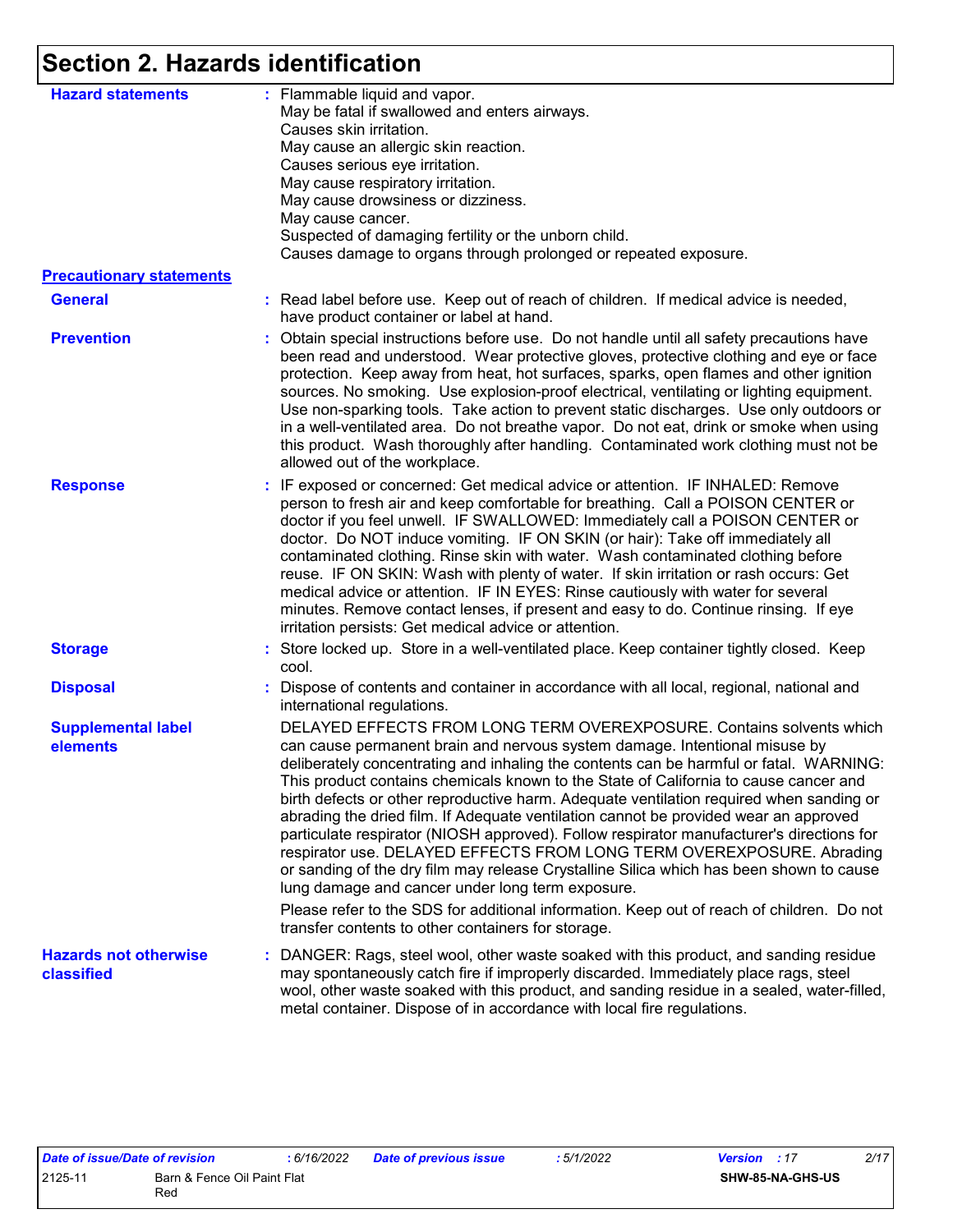# **Section 3. Composition/information on ingredients**

#### **Substance/mixture**

- **:** Mixture
- **Other means of identification**
- - **:** Not available.

#### **CAS number/other identifiers**

| <b>Ingredient name</b>                | % by weight | <b>CAS number</b>                  |
|---------------------------------------|-------------|------------------------------------|
| Calcium Carbonate                     | 210 - ≤25   | $\leq$ $\blacksquare$<br>1317-65-3 |
| Light Aliphatic Hydrocarbon           | 210 - ≤25   | 64742-47-8                         |
| <b>Heavy Aliphatic Solvent</b>        | ≤10         | 64742-47-8                         |
| <b>Iron Oxide</b>                     | l≤10        | 1309-37-1                          |
| Crystalline Silica, respirable powder | ≤10         | 14808-60-7                         |
| <b>Light Aromatic Hydrocarbons</b>    | <1          | 64742-95-6                         |
| Zirconium 2-Ethylhexanoate            | l≤0.3       | 22464-99-9                         |
| Methyl Ethyl Ketoxime                 | l≤0.3       | 96-29-7                            |
| trimethylbenzene                      | $\leq$ 0.3  | 25551-13-7                         |
| 1,2,4-Trimethylbenzene                | l≤0.3       | 95-63-6                            |
| Light Aliphatic Hydrocarbon           | ≤0.3        | 64742-47-8                         |
| Hydrotreated Heavy Petroleum Naphtha  | ≤0.3        | 64742-48-9                         |

Any concentration shown as a range is to protect confidentiality or is due to batch variation.

**There are no additional ingredients present which, within the current knowledge of the supplier and in the concentrations applicable, are classified and hence require reporting in this section.**

**Occupational exposure limits, if available, are listed in Section 8.**

### **Section 4. First aid measures**

#### **Description of necessary first aid measures**

| <b>Eye contact</b>  | : Immediately flush eyes with plenty of water, occasionally lifting the upper and lower<br>eyelids. Check for and remove any contact lenses. Continue to rinse for at least 10<br>minutes. Get medical attention.                                                                                                                                                                                                                                                                                                                                                                                                                                                                                                                                       |
|---------------------|---------------------------------------------------------------------------------------------------------------------------------------------------------------------------------------------------------------------------------------------------------------------------------------------------------------------------------------------------------------------------------------------------------------------------------------------------------------------------------------------------------------------------------------------------------------------------------------------------------------------------------------------------------------------------------------------------------------------------------------------------------|
| <b>Inhalation</b>   | : Remove victim to fresh air and keep at rest in a position comfortable for breathing. If it<br>is suspected that fumes are still present, the rescuer should wear an appropriate mask<br>or self-contained breathing apparatus. If not breathing, if breathing is irregular or if<br>respiratory arrest occurs, provide artificial respiration or oxygen by trained personnel. It<br>may be dangerous to the person providing aid to give mouth-to-mouth resuscitation.<br>Get medical attention. If necessary, call a poison center or physician. If unconscious,<br>place in recovery position and get medical attention immediately. Maintain an open<br>airway. Loosen tight clothing such as a collar, tie, belt or waistband.                    |
| <b>Skin contact</b> | : Wash with plenty of soap and water. Remove contaminated clothing and shoes. Wash<br>contaminated clothing thoroughly with water before removing it, or wear gloves.<br>Continue to rinse for at least 10 minutes. Get medical attention. In the event of any<br>complaints or symptoms, avoid further exposure. Wash clothing before reuse. Clean<br>shoes thoroughly before reuse.                                                                                                                                                                                                                                                                                                                                                                   |
| <b>Ingestion</b>    | : Get medical attention immediately. Call a poison center or physician. Wash out mouth<br>with water. Remove dentures if any. If material has been swallowed and the exposed<br>person is conscious, give small quantities of water to drink. Stop if the exposed person<br>feels sick as vomiting may be dangerous. Aspiration hazard if swallowed. Can enter<br>lungs and cause damage. Do not induce vomiting. If vomiting occurs, the head should<br>be kept low so that vomit does not enter the lungs. Never give anything by mouth to an<br>unconscious person. If unconscious, place in recovery position and get medical<br>attention immediately. Maintain an open airway. Loosen tight clothing such as a collar,<br>tie, belt or waistband. |

#### **Most important symptoms/effects, acute and delayed Potential acute health effects**

| Date of issue/Date of revision |                                    | : 6/16/2022 | <b>Date of previous issue</b> | : 5/1/2022 | <b>Version</b> : 17 |                         | 3/17 |
|--------------------------------|------------------------------------|-------------|-------------------------------|------------|---------------------|-------------------------|------|
| 2125-11                        | Barn & Fence Oil Paint Flat<br>Red |             |                               |            |                     | <b>SHW-85-NA-GHS-US</b> |      |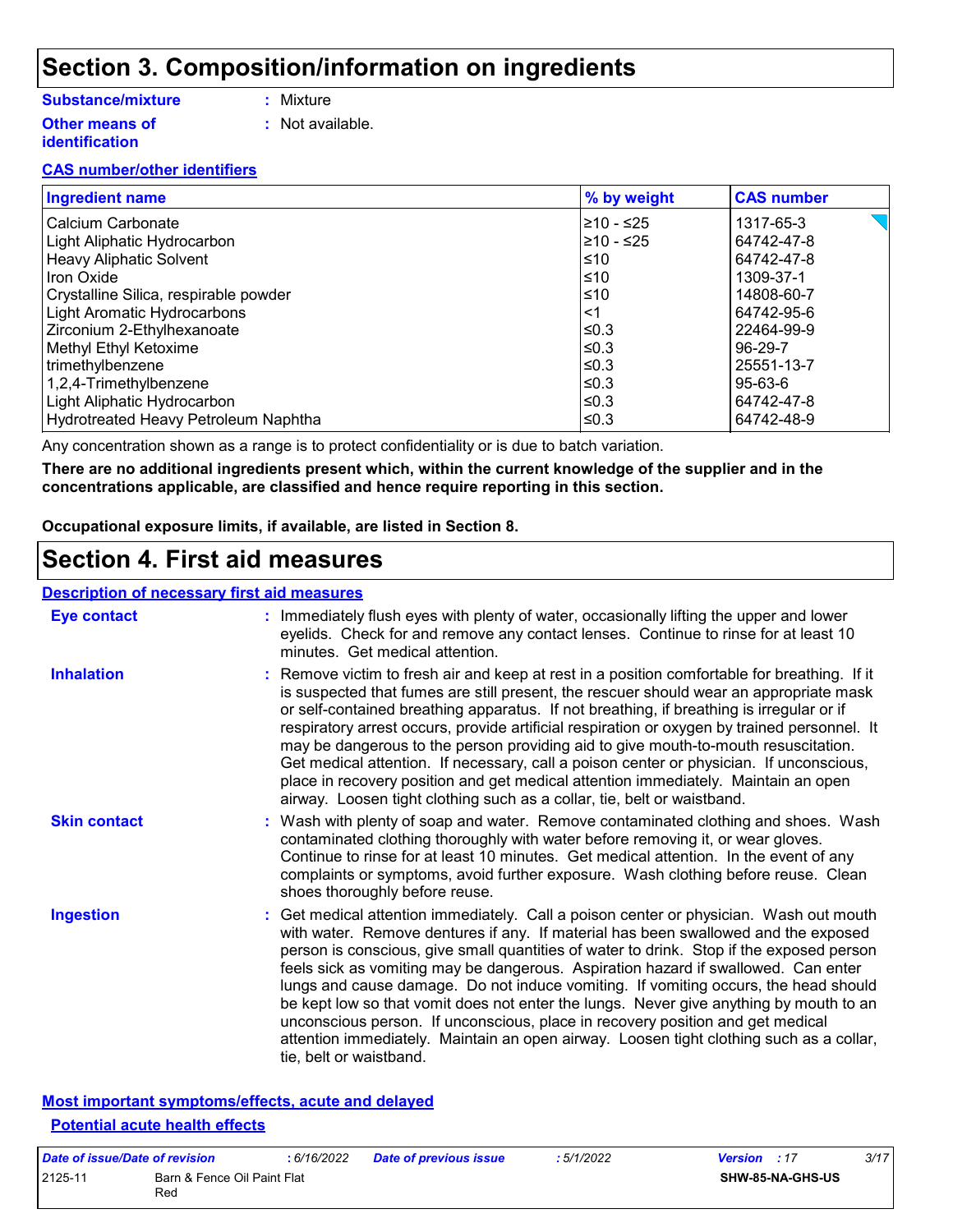# **Section 4. First aid measures**

| <b>Eye contact</b>                | : Causes serious eye irritation.                                                                                                                                                                                                                                                                                                                                                                                |
|-----------------------------------|-----------------------------------------------------------------------------------------------------------------------------------------------------------------------------------------------------------------------------------------------------------------------------------------------------------------------------------------------------------------------------------------------------------------|
| <b>Inhalation</b>                 | : Can cause central nervous system (CNS) depression. May cause drowsiness or<br>dizziness. May cause respiratory irritation.                                                                                                                                                                                                                                                                                    |
| <b>Skin contact</b>               | : Causes skin irritation. May cause an allergic skin reaction.                                                                                                                                                                                                                                                                                                                                                  |
| <b>Ingestion</b>                  | : Can cause central nervous system (CNS) depression. May be fatal if swallowed and<br>enters airways.                                                                                                                                                                                                                                                                                                           |
| Over-exposure signs/symptoms      |                                                                                                                                                                                                                                                                                                                                                                                                                 |
| <b>Eye contact</b>                | : Adverse symptoms may include the following:<br>pain or irritation<br>watering<br>redness                                                                                                                                                                                                                                                                                                                      |
| <b>Inhalation</b>                 | : Adverse symptoms may include the following:<br>respiratory tract irritation<br>coughing<br>nausea or vomiting<br>headache<br>drowsiness/fatigue<br>dizziness/vertigo<br>unconsciousness<br>reduced fetal weight<br>increase in fetal deaths<br>skeletal malformations                                                                                                                                         |
| <b>Skin contact</b>               | : Adverse symptoms may include the following:<br>irritation<br>redness<br>reduced fetal weight<br>increase in fetal deaths<br>skeletal malformations                                                                                                                                                                                                                                                            |
| <b>Ingestion</b>                  | : Adverse symptoms may include the following:<br>nausea or vomiting<br>reduced fetal weight<br>increase in fetal deaths<br>skeletal malformations                                                                                                                                                                                                                                                               |
|                                   | <u>Indication of immediate medical attention and special treatment needed, if necessary</u>                                                                                                                                                                                                                                                                                                                     |
| <b>Notes to physician</b>         | : Treat symptomatically. Contact poison treatment specialist immediately if large<br>quantities have been ingested or inhaled.                                                                                                                                                                                                                                                                                  |
| <b>Specific treatments</b>        | : No specific treatment.                                                                                                                                                                                                                                                                                                                                                                                        |
| <b>Protection of first-aiders</b> | : No action shall be taken involving any personal risk or without suitable training. If it is<br>suspected that fumes are still present, the rescuer should wear an appropriate mask or<br>self-contained breathing apparatus. It may be dangerous to the person providing aid to<br>give mouth-to-mouth resuscitation. Wash contaminated clothing thoroughly with water<br>before removing it, or wear gloves. |

**See toxicological information (Section 11)**

# **Section 5. Fire-fighting measures**

| <b>Extinguishing media</b>             |                                                        |
|----------------------------------------|--------------------------------------------------------|
| <b>Suitable extinguishing</b><br>media | : Use dry chemical, $CO2$ , water spray (fog) or foam. |
| Unsuitable extinguishing<br>media      | : Do not use water jet.                                |

| Date of issue/Date of revision |                                    | : 6/16/2022 | <b>Date of previous issue</b> | 5/1/2022 | <b>Version</b> : 17 |                  | 4/17 |
|--------------------------------|------------------------------------|-------------|-------------------------------|----------|---------------------|------------------|------|
| 2125-11                        | Barn & Fence Oil Paint Flat<br>Red |             |                               |          |                     | SHW-85-NA-GHS-US |      |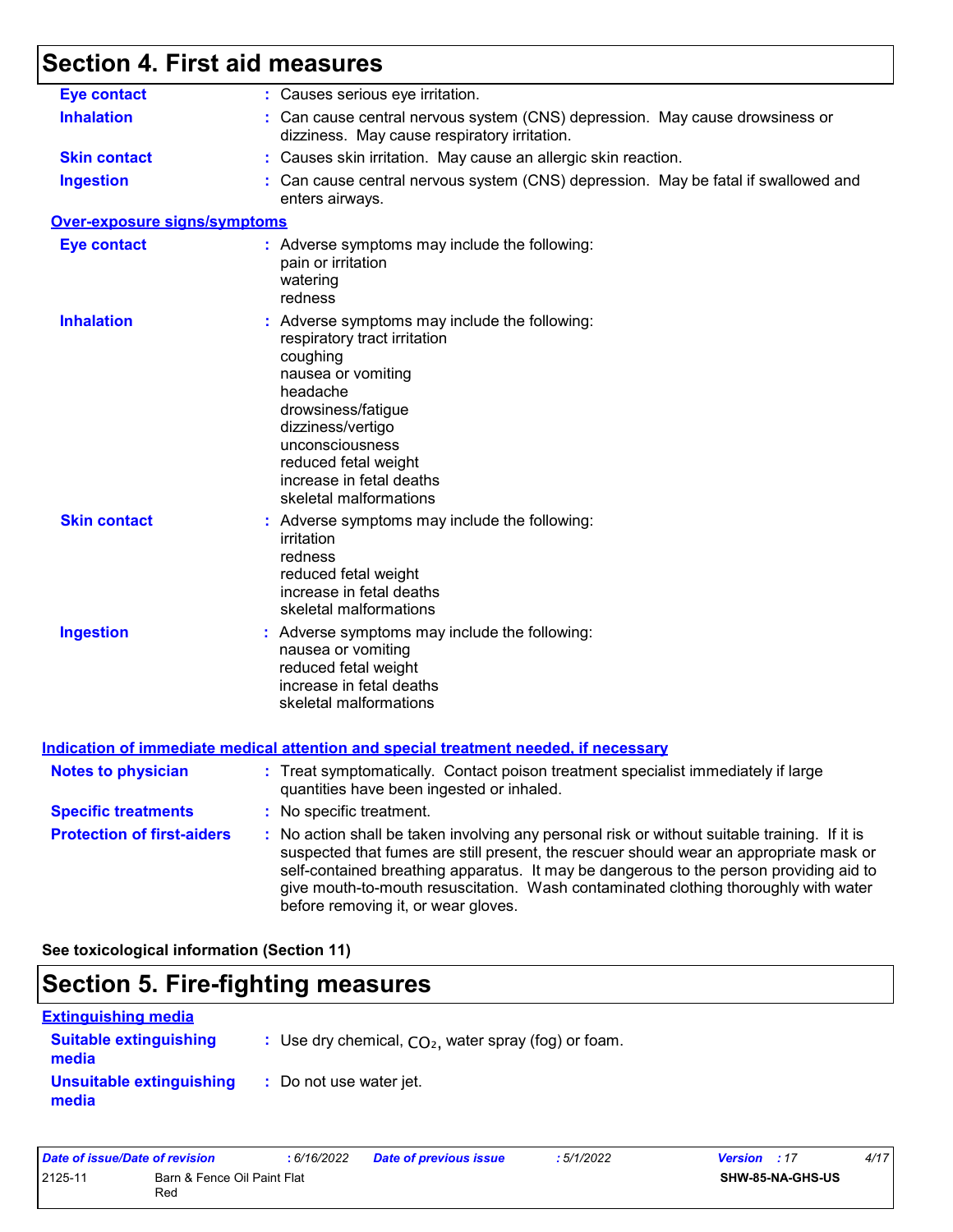# **Section 5. Fire-fighting measures**

| <b>Specific hazards arising</b><br>from the chemical     | : Flammable liquid and vapor. Runoff to sewer may create fire or explosion hazard. In a<br>fire or if heated, a pressure increase will occur and the container may burst, with the risk<br>of a subsequent explosion. The vapor/gas is heavier than air and will spread along the<br>ground. Vapors may accumulate in low or confined areas or travel a considerable<br>distance to a source of ignition and flash back. |
|----------------------------------------------------------|--------------------------------------------------------------------------------------------------------------------------------------------------------------------------------------------------------------------------------------------------------------------------------------------------------------------------------------------------------------------------------------------------------------------------|
| <b>Hazardous thermal</b><br>decomposition products       | Decomposition products may include the following materials:<br>carbon dioxide<br>carbon monoxide<br>metal oxide/oxides                                                                                                                                                                                                                                                                                                   |
| <b>Special protective actions</b><br>for fire-fighters   | : Promptly isolate the scene by removing all persons from the vicinity of the incident if<br>there is a fire. No action shall be taken involving any personal risk or without suitable<br>training. Move containers from fire area if this can be done without risk. Use water<br>spray to keep fire-exposed containers cool.                                                                                            |
| <b>Special protective</b><br>equipment for fire-fighters | : Fire-fighters should wear appropriate protective equipment and self-contained breathing<br>apparatus (SCBA) with a full face-piece operated in positive pressure mode.                                                                                                                                                                                                                                                 |

# **Section 6. Accidental release measures**

#### **Personal precautions, protective equipment and emergency procedures**

| For non-emergency<br>personnel                               | : No action shall be taken involving any personal risk or without suitable training.<br>Evacuate surrounding areas. Keep unnecessary and unprotected personnel from<br>entering. Do not touch or walk through spilled material. Shut off all ignition sources.<br>No flares, smoking or flames in hazard area. Avoid breathing vapor or mist. Provide<br>adequate ventilation. Wear appropriate respirator when ventilation is inadequate. Put<br>on appropriate personal protective equipment.                                                                                                                                                                                                                                                                      |
|--------------------------------------------------------------|----------------------------------------------------------------------------------------------------------------------------------------------------------------------------------------------------------------------------------------------------------------------------------------------------------------------------------------------------------------------------------------------------------------------------------------------------------------------------------------------------------------------------------------------------------------------------------------------------------------------------------------------------------------------------------------------------------------------------------------------------------------------|
| For emergency responders                                     | If specialized clothing is required to deal with the spillage, take note of any information in<br>÷.<br>Section 8 on suitable and unsuitable materials. See also the information in "For non-<br>emergency personnel".                                                                                                                                                                                                                                                                                                                                                                                                                                                                                                                                               |
| <b>Environmental precautions</b>                             | : Avoid dispersal of spilled material and runoff and contact with soil, waterways, drains<br>and sewers. Inform the relevant authorities if the product has caused environmental<br>pollution (sewers, waterways, soil or air).                                                                                                                                                                                                                                                                                                                                                                                                                                                                                                                                      |
| <b>Methods and materials for containment and cleaning up</b> |                                                                                                                                                                                                                                                                                                                                                                                                                                                                                                                                                                                                                                                                                                                                                                      |
| <b>Small spill</b>                                           | : Stop leak if without risk. Move containers from spill area. Use spark-proof tools and<br>explosion-proof equipment. Dilute with water and mop up if water-soluble. Alternatively,<br>or if water-insoluble, absorb with an inert dry material and place in an appropriate waste<br>disposal container. Dispose of via a licensed waste disposal contractor.                                                                                                                                                                                                                                                                                                                                                                                                        |
| <b>Large spill</b>                                           | : Stop leak if without risk. Move containers from spill area. Use spark-proof tools and<br>explosion-proof equipment. Approach release from upwind. Prevent entry into sewers,<br>water courses, basements or confined areas. Wash spillages into an effluent treatment<br>plant or proceed as follows. Contain and collect spillage with non-combustible,<br>absorbent material e.g. sand, earth, vermiculite or diatomaceous earth and place in<br>container for disposal according to local regulations (see Section 13). Dispose of via a<br>licensed waste disposal contractor. Contaminated absorbent material may pose the<br>same hazard as the spilled product. Note: see Section 1 for emergency contact<br>information and Section 13 for waste disposal. |

| Date of issue/Date of revision         |     | : 6/16/2022 | <b>Date of previous issue</b> | .5/1/2022 | <b>Version</b> : 17 |  | 5/17 |
|----------------------------------------|-----|-------------|-------------------------------|-----------|---------------------|--|------|
| 2125-11<br>Barn & Fence Oil Paint Flat |     |             |                               |           | SHW-85-NA-GHS-US    |  |      |
|                                        | Rec |             |                               |           |                     |  |      |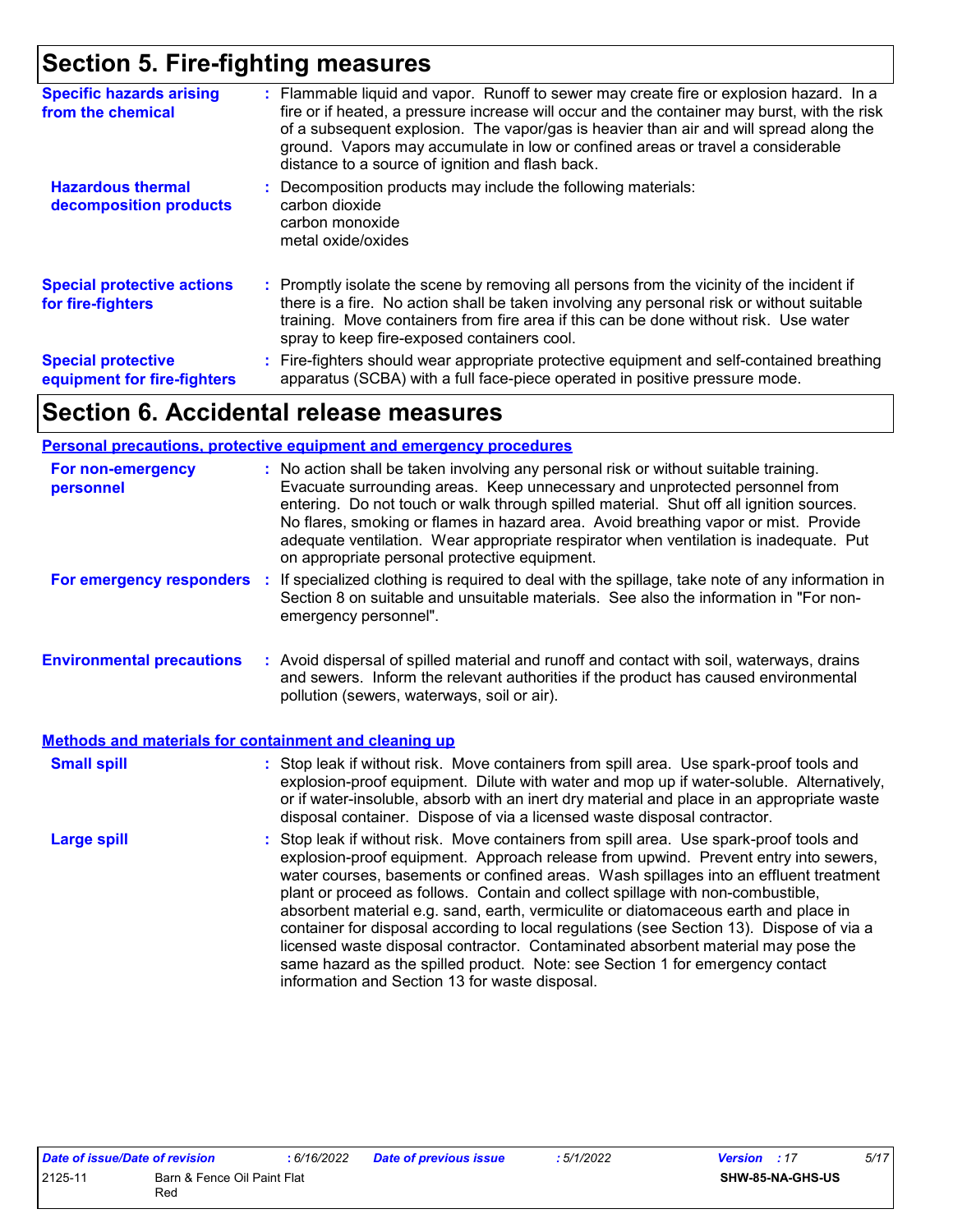# **Section 7. Handling and storage**

| <b>Precautions for safe handling</b>                                      |                                                                                                                                                                                                                                                                                                                                                                                                                                                                                                                                                                                                                                                                                                                                                                                                                                                                                                                                                                                                                                                                                                                                                                      |
|---------------------------------------------------------------------------|----------------------------------------------------------------------------------------------------------------------------------------------------------------------------------------------------------------------------------------------------------------------------------------------------------------------------------------------------------------------------------------------------------------------------------------------------------------------------------------------------------------------------------------------------------------------------------------------------------------------------------------------------------------------------------------------------------------------------------------------------------------------------------------------------------------------------------------------------------------------------------------------------------------------------------------------------------------------------------------------------------------------------------------------------------------------------------------------------------------------------------------------------------------------|
| <b>Protective measures</b>                                                | : Put on appropriate personal protective equipment (see Section 8). Persons with a<br>history of skin sensitization problems should not be employed in any process in which<br>this product is used. Avoid exposure - obtain special instructions before use. Avoid<br>exposure during pregnancy. Do not handle until all safety precautions have been read<br>and understood. Do not get in eyes or on skin or clothing. Do not breathe vapor or mist.<br>Do not swallow. Use only with adequate ventilation. Wear appropriate respirator when<br>ventilation is inadequate. Do not enter storage areas and confined spaces unless<br>adequately ventilated. Keep in the original container or an approved alternative made<br>from a compatible material, kept tightly closed when not in use. Store and use away<br>from heat, sparks, open flame or any other ignition source. Use explosion-proof<br>electrical (ventilating, lighting and material handling) equipment. Use only non-sparking<br>tools. Take precautionary measures against electrostatic discharges. Empty containers<br>retain product residue and can be hazardous. Do not reuse container. |
| <b>Advice on general</b><br>occupational hygiene                          | : Eating, drinking and smoking should be prohibited in areas where this material is<br>handled, stored and processed. Workers should wash hands and face before eating,<br>drinking and smoking. Remove contaminated clothing and protective equipment before<br>entering eating areas. See also Section 8 for additional information on hygiene<br>measures.                                                                                                                                                                                                                                                                                                                                                                                                                                                                                                                                                                                                                                                                                                                                                                                                        |
| <b>Conditions for safe storage,</b><br>including any<br>incompatibilities | : Store in accordance with local regulations. Store in a segregated and approved area.<br>Store in original container protected from direct sunlight in a dry, cool and well-ventilated<br>area, away from incompatible materials (see Section 10) and food and drink. Store<br>locked up. Eliminate all ignition sources. Separate from oxidizing materials. Keep<br>container tightly closed and sealed until ready for use. Containers that have been<br>opened must be carefully resealed and kept upright to prevent leakage. Do not store in<br>unlabeled containers. Use appropriate containment to avoid environmental<br>contamination. See Section 10 for incompatible materials before handling or use.                                                                                                                                                                                                                                                                                                                                                                                                                                                   |

# **Section 8. Exposure controls/personal protection**

#### **Control parameters**

#### **Occupational exposure limits (OSHA United States)**

| <b>Ingredient name</b>                        | CAS#                          | <b>Exposure limits</b>                                                                                                                                                                                                                                                                                                  |  |
|-----------------------------------------------|-------------------------------|-------------------------------------------------------------------------------------------------------------------------------------------------------------------------------------------------------------------------------------------------------------------------------------------------------------------------|--|
| Calcium Carbonate                             | 1317-65-3                     | OSHA PEL (United States, 5/2018).<br>TWA: 5 mg/m <sup>3</sup> 8 hours. Form: Respirable<br>fraction<br>TWA: 15 mg/m <sup>3</sup> 8 hours. Form: Total dust<br>NIOSH REL (United States, 10/2020).<br>TWA: 5 mg/m <sup>3</sup> 10 hours. Form: Respirable<br>fraction<br>TWA: 10 mg/m <sup>3</sup> 10 hours. Form: Total |  |
| Light Aliphatic Hydrocarbon                   | 64742-47-8                    | ACGIH TLV (United States, 1/2021).<br>Absorbed through skin.<br>TWA: 200 mg/m <sup>3</sup> , (as total hydrocarbon<br>vapor) 8 hours.                                                                                                                                                                                   |  |
| <b>Heavy Aliphatic Solvent</b>                | 64742-47-8                    | ACGIH TLV (United States, 1/2021).<br>Absorbed through skin.<br>TWA: 200 mg/m <sup>3</sup> , (as total hydrocarbon<br>vapor) 8 hours.                                                                                                                                                                                   |  |
| Iron Oxide                                    | 1309-37-1                     | NIOSH REL (United States, 10/2020).<br>TWA: 5 mg/m <sup>3</sup> , (as Fe) 10 hours. Form: Dust<br>and fumes<br>OSHA PEL (United States, 5/2018).<br>TWA: 10 mg/m <sup>3</sup> 8 hours. Form: Fume<br>TWA: 5 mg/m <sup>3</sup> 8 hours. Form: Respirable                                                                 |  |
| Date of issue/Date of revision<br>: 6/16/2022 | <b>Date of previous issue</b> | 6/17<br>:5/1/2022<br>Version : 17                                                                                                                                                                                                                                                                                       |  |
| 2125-11<br>Barn & Fence Oil Paint Flat<br>Red |                               | SHW-85-NA-GHS-US                                                                                                                                                                                                                                                                                                        |  |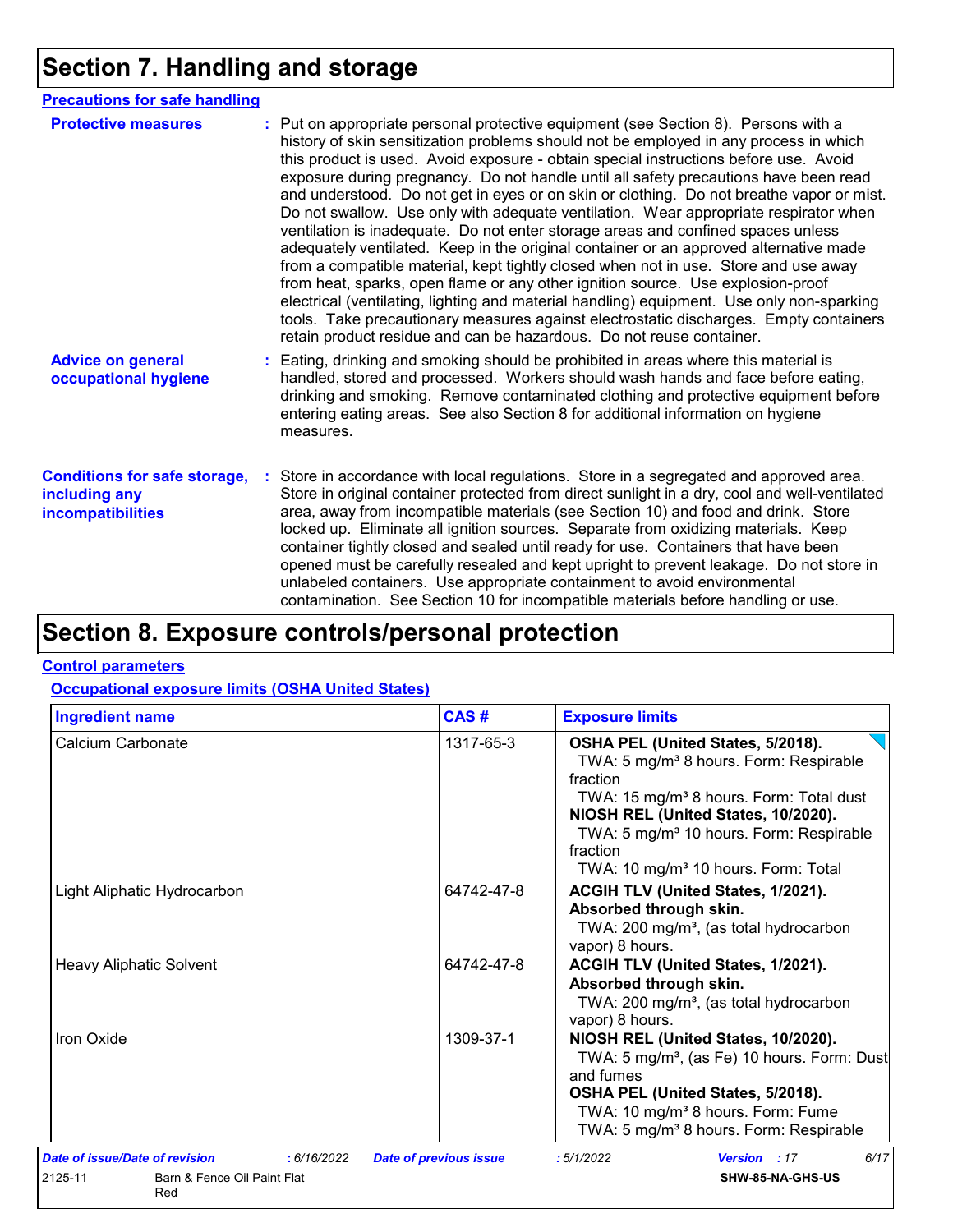|                                                           |                          | fraction<br>TWA: 15 mg/m <sup>3</sup> 8 hours. Form: Total dust<br>ACGIH TLV (United States, 1/2021).<br>TWA: 5 mg/m <sup>3</sup> 8 hours. Form: Respirable<br>fraction                                                                                                                                                                                                                                                                                                                        |
|-----------------------------------------------------------|--------------------------|------------------------------------------------------------------------------------------------------------------------------------------------------------------------------------------------------------------------------------------------------------------------------------------------------------------------------------------------------------------------------------------------------------------------------------------------------------------------------------------------|
| Crystalline Silica, respirable powder                     | 14808-60-7               | OSHA PEL Z3 (United States, 6/2016).<br>TWA: 250 mppcf / (%SiO2+5) 8 hours. Form:<br>Respirable<br>TWA: 10 mg/m <sup>3</sup> / (%SiO2+2) 8 hours. Form:<br>Respirable<br>OSHA PEL (United States, 5/2018).<br>TWA: 50 µg/m <sup>3</sup> 8 hours. Form: Respirable<br>dust<br>ACGIH TLV (United States, 1/2021).<br>TWA: 0.025 mg/m <sup>3</sup> 8 hours. Form:<br>Respirable fraction<br>NIOSH REL (United States, 10/2020).<br>TWA: 0.05 mg/m <sup>3</sup> 10 hours. Form: respirable<br>dust |
| Light Aromatic Hydrocarbons<br>Zirconium 2-Ethylhexanoate | 64742-95-6<br>22464-99-9 | None.<br>ACGIH TLV (United States, 1/2021).<br>TWA: $5 \text{ mg/m}^3$ , (as Zr) 8 hours.<br>STEL: 10 mg/m <sup>3</sup> , (as Zr) 15 minutes.<br>NIOSH REL (United States, 10/2020).<br>TWA: 5 mg/m <sup>3</sup> , (as Zr) 10 hours.<br>STEL: 10 mg/m <sup>3</sup> , (as Zr) 15 minutes.<br>OSHA PEL (United States, 5/2018).<br>TWA: 5 mg/m <sup>3</sup> , (as Zr) 8 hours.                                                                                                                   |
| Methyl Ethyl Ketoxime                                     | 96-29-7                  | OARS WEEL (United States, 1/2021). Skin<br>sensitizer.<br>TWA: 10 ppm 8 hours.                                                                                                                                                                                                                                                                                                                                                                                                                 |
| trimethylbenzene                                          | 25551-13-7               | ACGIH TLV (United States, 1/2021).<br>TWA: 25 ppm 8 hours.<br>TWA: 123 mg/m <sup>3</sup> 8 hours.                                                                                                                                                                                                                                                                                                                                                                                              |
| 1,2,4-Trimethylbenzene                                    | 95-63-6                  | ACGIH TLV (United States, 1/2021).<br>TWA: 25 ppm 8 hours.<br>TWA: 123 mg/m <sup>3</sup> 8 hours.<br>NIOSH REL (United States, 10/2020).<br>TWA: 25 ppm 10 hours.<br>TWA: 125 mg/m <sup>3</sup> 10 hours.                                                                                                                                                                                                                                                                                      |
| Light Aliphatic Hydrocarbon                               | 64742-47-8               | ACGIH TLV (United States, 1/2021).<br>Absorbed through skin.<br>TWA: 200 mg/m <sup>3</sup> , (as total hydrocarbon<br>vapor) 8 hours.                                                                                                                                                                                                                                                                                                                                                          |
| Hydrotreated Heavy Petroleum Naphtha                      | 64742-48-9               | None.                                                                                                                                                                                                                                                                                                                                                                                                                                                                                          |

#### **Occupational exposure limits (Canada)**

| <b>Ingredient name</b>                            |                                    |             |                                                                | CAS#                                                                                                                                                                                                                                           | <b>Exposure limits</b> |                     |      |
|---------------------------------------------------|------------------------------------|-------------|----------------------------------------------------------------|------------------------------------------------------------------------------------------------------------------------------------------------------------------------------------------------------------------------------------------------|------------------------|---------------------|------|
| Petroleum refining, hydrotreated light distillate |                                    | 64742-47-8  | vapour) 8 hours.<br>Absorbed through skin.<br>vapour) 8 hours. | <b>CA British Columbia Provincial (Canada,</b><br>6/2021). Absorbed through skin.<br>TWA: 200 mg/m <sup>3</sup> , (as total hydrocarbon<br>CA Alberta Provincial (Canada, 6/2018).<br>8 hrs OEL: 200 mg/m <sup>3</sup> , (as total hydrocarbon |                        |                     |      |
| Date of issue/Date of revision                    |                                    | : 6/16/2022 | <b>Date of previous issue</b>                                  |                                                                                                                                                                                                                                                | :5/1/2022              | <b>Version</b> : 17 | 7/17 |
| 2125-11                                           | Barn & Fence Oil Paint Flat<br>Red |             |                                                                |                                                                                                                                                                                                                                                |                        | SHW-85-NA-GHS-US    |      |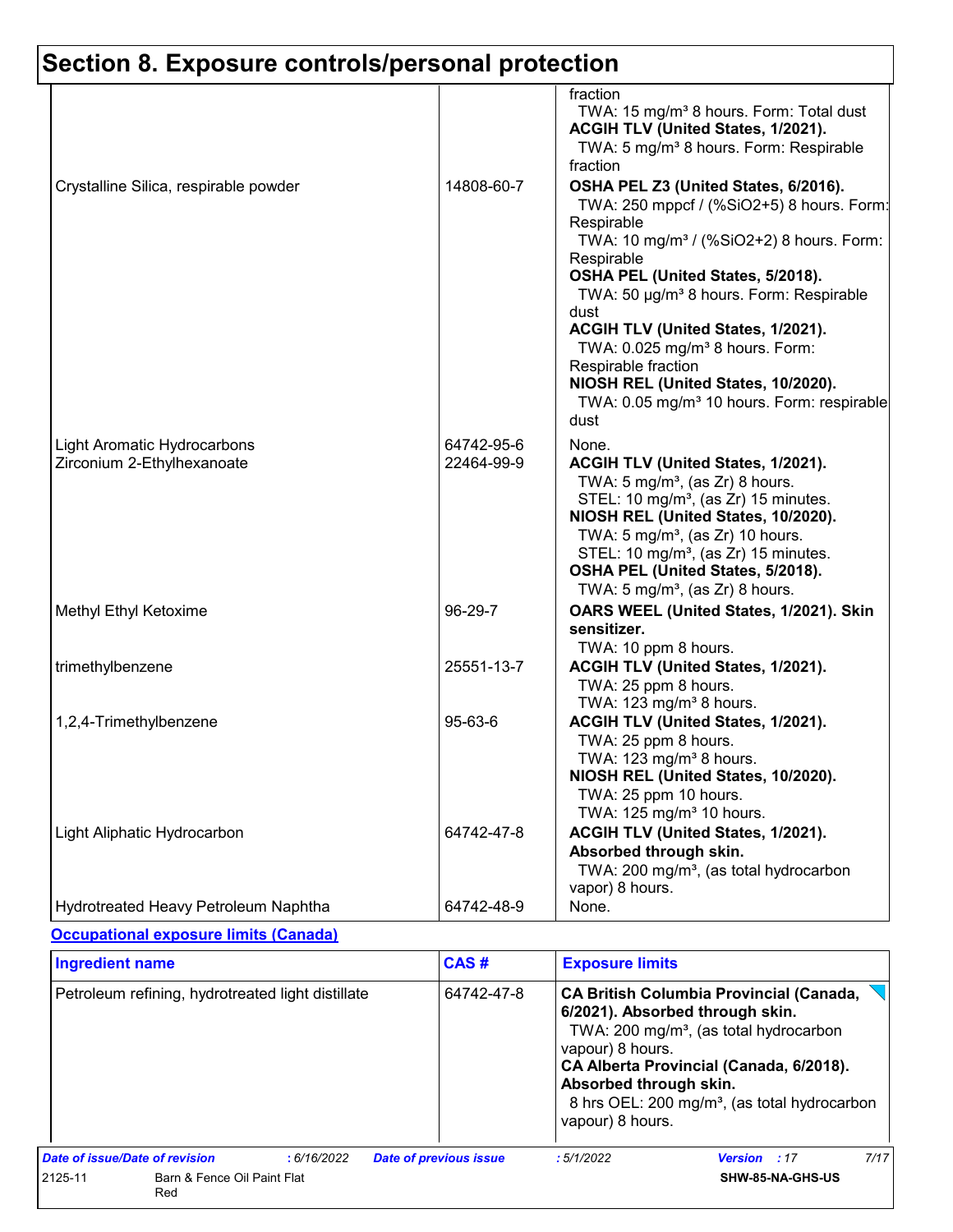| Petroleum refining, hydrotreated light distillate | 64742-47-8 | CA Ontario Provincial (Canada, 6/2019).<br>Absorbed through skin.<br>TWA: 200 mg/m <sup>3</sup> , (as total hydrocarbon<br>vapour) 8 hours.<br><b>CA British Columbia Provincial (Canada,</b><br>6/2021). Absorbed through skin.<br>TWA: 200 mg/m <sup>3</sup> , (as total hydrocarbon<br>vapour) 8 hours.<br>CA Alberta Provincial (Canada, 6/2018).                                                                                                                                                                                                                                                              |
|---------------------------------------------------|------------|--------------------------------------------------------------------------------------------------------------------------------------------------------------------------------------------------------------------------------------------------------------------------------------------------------------------------------------------------------------------------------------------------------------------------------------------------------------------------------------------------------------------------------------------------------------------------------------------------------------------|
| Quartz                                            | 14808-60-7 | Absorbed through skin.<br>8 hrs OEL: 200 mg/m <sup>3</sup> , (as total hydrocarbon<br>vapour) 8 hours.<br>CA Ontario Provincial (Canada, 6/2019).<br>Absorbed through skin.<br>TWA: 200 mg/m <sup>3</sup> , (as total hydrocarbon<br>vapour) 8 hours.<br><b>CA British Columbia Provincial (Canada,</b><br>$6/2021$ ).<br>TWA: 0.025 mg/m <sup>3</sup> 8 hours. Form:<br>Respirable<br>CA Quebec Provincial (Canada, 6/2021).                                                                                                                                                                                      |
|                                                   |            | TWAEV: 0.1 mg/m <sup>3</sup> 8 hours. Form:<br>Respirable dust.<br>CA Alberta Provincial (Canada, 6/2018).<br>8 hrs OEL: 0.025 mg/m <sup>3</sup> 8 hours. Form:<br>Respirable particulate<br>CA Ontario Provincial (Canada, 6/2019).<br>TWA: 0.1 mg/m <sup>3</sup> 8 hours. Form: Respirable<br>particulate matter.<br><b>CA Saskatchewan Provincial (Canada,</b><br>7/2013).<br>TWA: 0.05 mg/m <sup>3</sup> 8 hours. Form: respirable<br>fraction                                                                                                                                                                 |
| Zirconium 2-Ethylhexanoate                        | 22464-99-9 | CA Alberta Provincial (Canada, 6/2018).<br>8 hrs OEL: 5 mg/m <sup>3</sup> , (as Zr) 8 hours.<br>15 min OEL: 10 mg/m <sup>3</sup> , (as Zr) 15 minutes.<br><b>CA British Columbia Provincial (Canada,</b><br>6/2021).<br>TWA: $5 \text{ mg/m}^3$ , (as Zr) 8 hours.<br>STEL: 10 mg/m <sup>3</sup> , (as Zr) 15 minutes.<br>CA Quebec Provincial (Canada, 6/2021).<br>TWAEV: 5 mg/m <sup>3</sup> , (as Zr) 8 hours.<br>STEV: 10 mg/m <sup>3</sup> , (as Zr) 15 minutes.<br>CA Ontario Provincial (Canada, 6/2019).<br>STEL: 10 mg/m <sup>3</sup> , (as Zr) 15 minutes.<br>TWA: $5 \text{ mg/m}^3$ , (as Zr) 8 hours. |
| Methyl Ethyl Ketoxime                             | 96-29-7    | OARS WEEL (United States, 1/2021). Skin<br>sensitizer.<br>TWA: 10 ppm 8 hours.                                                                                                                                                                                                                                                                                                                                                                                                                                                                                                                                     |
| Petroleum refining, hydrotreated light distillate | 64742-47-8 | <b>CA British Columbia Provincial (Canada,</b><br>6/2021). Absorbed through skin.<br>TWA: 200 mg/m <sup>3</sup> , (as total hydrocarbon<br>vapour) 8 hours.<br>CA Alberta Provincial (Canada, 6/2018).<br>Absorbed through skin.<br>8 hrs OEL: 200 mg/m <sup>3</sup> , (as total hydrocarbon<br>vapour) 8 hours.                                                                                                                                                                                                                                                                                                   |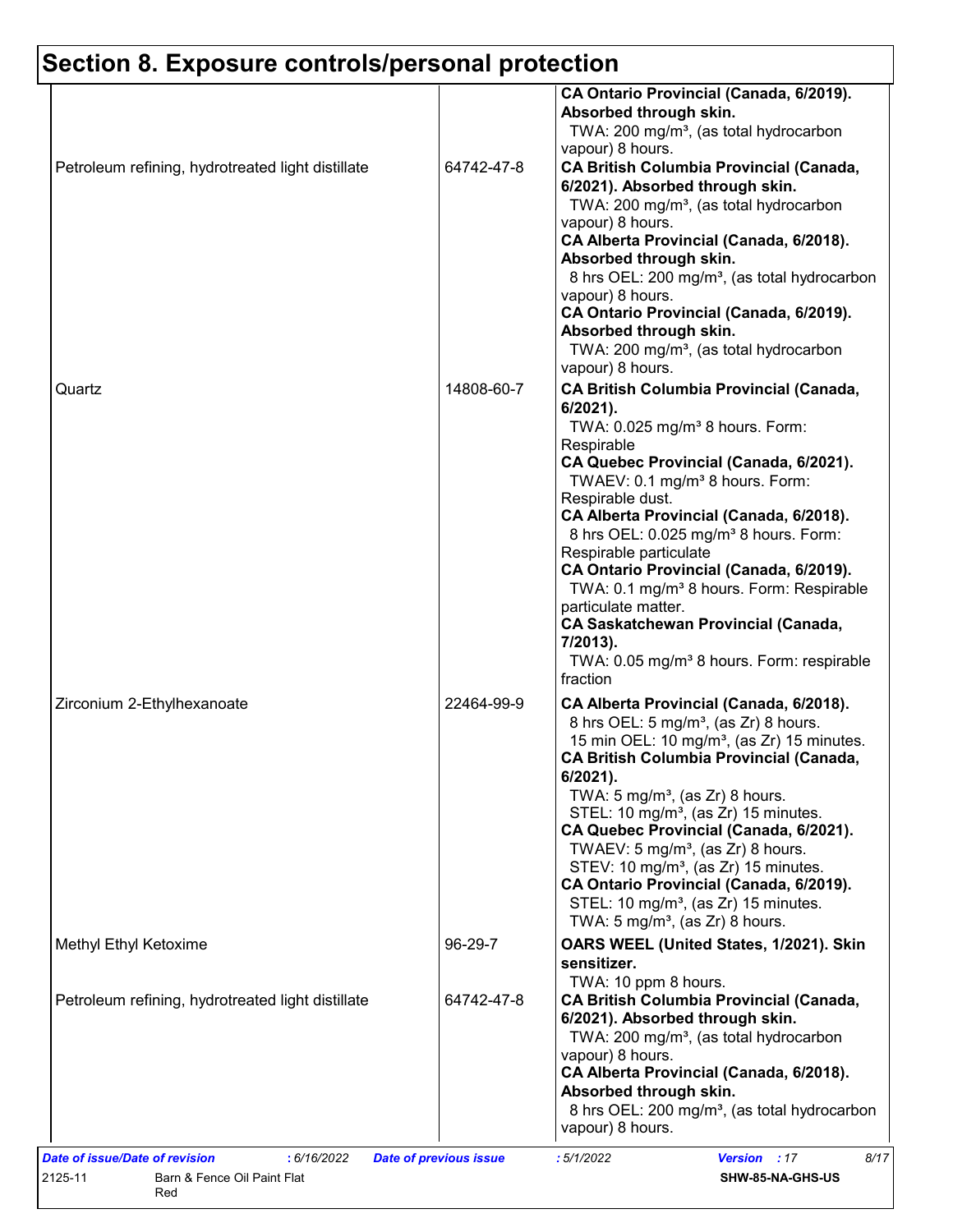|  | CA Ontario Provincial (Canada, 6/2019).<br>Absorbed through skin.<br>TWA: 200 mg/m <sup>3</sup> , (as total hydrocarbon<br>vapour) 8 hours. |
|--|---------------------------------------------------------------------------------------------------------------------------------------------|
|--|---------------------------------------------------------------------------------------------------------------------------------------------|

#### **Occupational exposure limits (Mexico)**

2125-11 Barn & Fence Oil Paint Flat Red

|                                       | CAS#       | <b>Exposure limits</b>                                                                                                                |
|---------------------------------------|------------|---------------------------------------------------------------------------------------------------------------------------------------|
| Light Aliphatic Hydrocarbon           | 64742-47-8 | ACGIH TLV (United States, 1/2021).<br>Absorbed through skin.<br>TWA: 200 mg/m <sup>3</sup> , (as total hydrocarbon<br>vapor) 8 hours. |
| <b>Heavy Aliphatic Solvent</b>        | 64742-47-8 | ACGIH TLV (United States, 1/2021).<br>Absorbed through skin.<br>TWA: 200 mg/m <sup>3</sup> , (as total hydrocarbon<br>vapor) 8 hours. |
| Crystalline Silica, respirable powder | 14808-60-7 | NOM-010-STPS-2014 (Mexico, 4/2016).<br>TWA: 0.025 mg/m <sup>3</sup> 8 hours. Form:<br>Respirable fraction                             |
| Zirconium 2-Ethylhexanoate            | 22464-99-9 | NOM-010-STPS-2014 (Mexico, 4/2016).<br>TWA: $5 \text{ mg/m}^3$ , (as Zr) 8 hours.<br>STEL: 10 mg/m <sup>3</sup> , (as Zr) 15 minutes. |

| <b>Appropriate engineering</b><br>controls | : Use only with adequate ventilation. Use process enclosures, local exhaust ventilation or<br>other engineering controls to keep worker exposure to airborne contaminants below any<br>recommended or statutory limits. The engineering controls also need to keep gas,<br>vapor or dust concentrations below any lower explosive limits. Use explosion-proof<br>ventilation equipment.                                                                                                                                                                                                                                |
|--------------------------------------------|------------------------------------------------------------------------------------------------------------------------------------------------------------------------------------------------------------------------------------------------------------------------------------------------------------------------------------------------------------------------------------------------------------------------------------------------------------------------------------------------------------------------------------------------------------------------------------------------------------------------|
| <b>Environmental exposure</b><br>controls  | : Emissions from ventilation or work process equipment should be checked to ensure<br>they comply with the requirements of environmental protection legislation. In some<br>cases, fume scrubbers, filters or engineering modifications to the process equipment<br>will be necessary to reduce emissions to acceptable levels.                                                                                                                                                                                                                                                                                        |
| <b>Individual protection measures</b>      |                                                                                                                                                                                                                                                                                                                                                                                                                                                                                                                                                                                                                        |
| <b>Hygiene measures</b>                    | : Wash hands, forearms and face thoroughly after handling chemical products, before<br>eating, smoking and using the lavatory and at the end of the working period.<br>Appropriate techniques should be used to remove potentially contaminated clothing.<br>Contaminated work clothing should not be allowed out of the workplace. Wash<br>contaminated clothing before reusing. Ensure that eyewash stations and safety<br>showers are close to the workstation location.                                                                                                                                            |
| <b>Eye/face protection</b>                 | : Safety eyewear complying with an approved standard should be used when a risk<br>assessment indicates this is necessary to avoid exposure to liquid splashes, mists,<br>gases or dusts. If contact is possible, the following protection should be worn, unless<br>the assessment indicates a higher degree of protection: chemical splash goggles.                                                                                                                                                                                                                                                                  |
| <b>Skin protection</b>                     |                                                                                                                                                                                                                                                                                                                                                                                                                                                                                                                                                                                                                        |
| <b>Hand protection</b>                     | : Chemical-resistant, impervious gloves complying with an approved standard should be<br>worn at all times when handling chemical products if a risk assessment indicates this is<br>necessary. Considering the parameters specified by the glove manufacturer, check<br>during use that the gloves are still retaining their protective properties. It should be<br>noted that the time to breakthrough for any glove material may be different for different<br>glove manufacturers. In the case of mixtures, consisting of several substances, the<br>protection time of the gloves cannot be accurately estimated. |
| <b>Body protection</b>                     | : Personal protective equipment for the body should be selected based on the task being<br>performed and the risks involved and should be approved by a specialist before<br>handling this product. When there is a risk of ignition from static electricity, wear anti-<br>static protective clothing. For the greatest protection from static discharges, clothing<br>should include anti-static overalls, boots and gloves.                                                                                                                                                                                         |
| Date of issue/Date of revision             | : 6/16/2022<br><b>Version</b><br>9/17<br><b>Date of previous issue</b><br>:5/1/2022<br>:17                                                                                                                                                                                                                                                                                                                                                                                                                                                                                                                             |

**SHW-85-NA-GHS-US**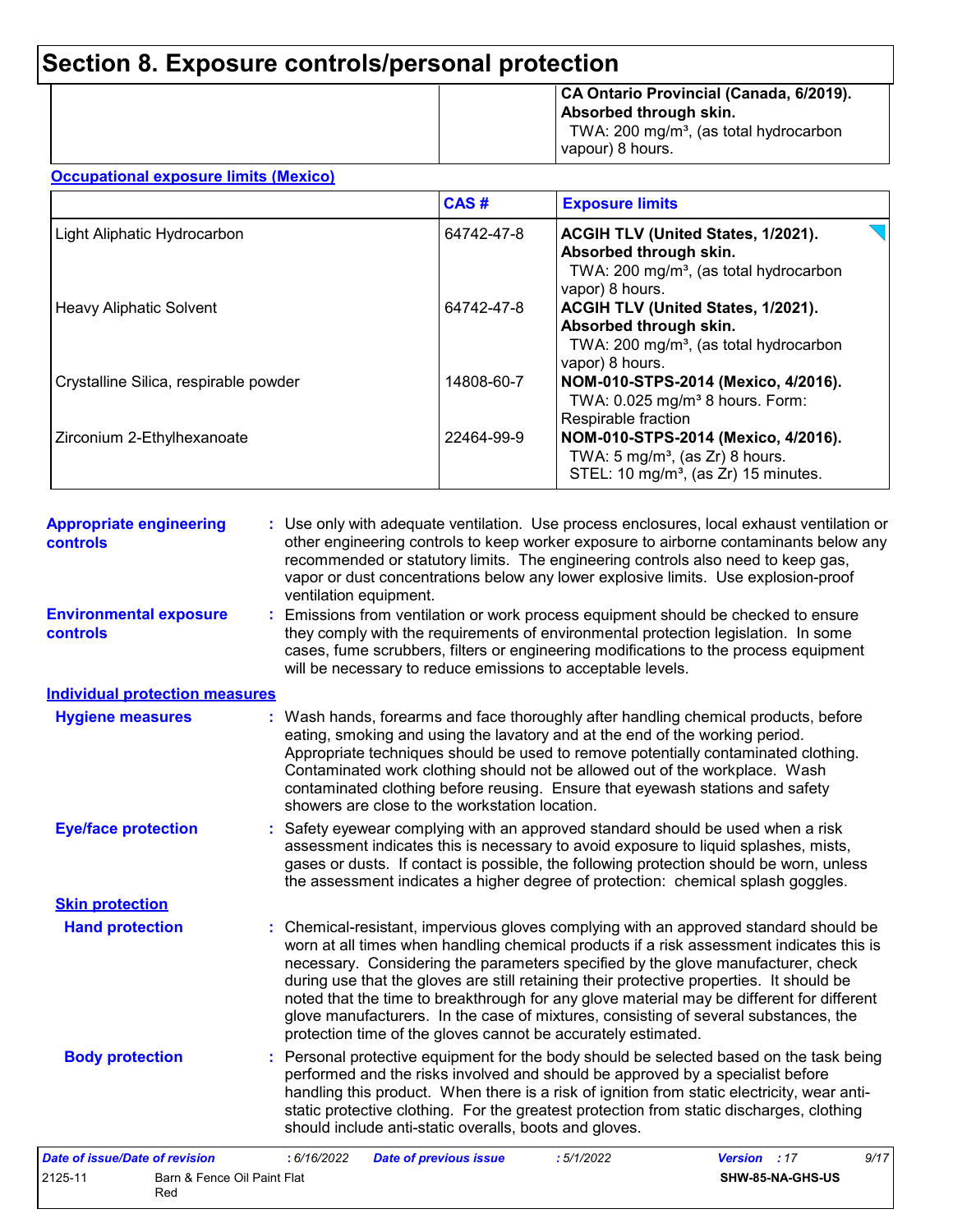| <b>Other skin protection</b>  | : Appropriate footwear and any additional skin protection measures should be selected<br>based on the task being performed and the risks involved and should be approved by a<br>specialist before handling this product.                                                           |
|-------------------------------|-------------------------------------------------------------------------------------------------------------------------------------------------------------------------------------------------------------------------------------------------------------------------------------|
| <b>Respiratory protection</b> | : Based on the hazard and potential for exposure, select a respirator that meets the<br>appropriate standard or certification. Respirators must be used according to a<br>respiratory protection program to ensure proper fitting, training, and other important<br>aspects of use. |

# **Section 9. Physical and chemical properties**

The conditions of measurement of all properties are at standard temperature and pressure unless otherwise indicated.

#### **Appearance**

| <b>Physical state</b>                                             | $:$ Liquid.                                                    |
|-------------------------------------------------------------------|----------------------------------------------------------------|
| Color                                                             | Red.                                                           |
| Odor                                                              | Not available.                                                 |
| <b>Odor threshold</b>                                             | $\cdot$ Not available.                                         |
| pH                                                                | : Not applicable.                                              |
| <b>Melting point/freezing point</b>                               | : Not available.                                               |
| <b>Boiling point, initial boiling</b><br>point, and boiling range | : $148^{\circ}$ C (298.4 $^{\circ}$ F)                         |
| <b>Flash point</b>                                                | : Closed cup: 40°C (104°F) [Pensky-Martens Closed Cup]         |
| <b>Evaporation rate</b>                                           | $\therefore$ 0.2 (butyl acetate = 1)                           |
| <b>Flammability</b>                                               | : Not available.                                               |
| Lower and upper explosion<br>limit/flammability limit             | $:$ Lower: $1\%$<br>Upper: 8.1%                                |
| <b>Vapor pressure</b>                                             | $: 0.2$ kPa (1.53 mm Hg)                                       |
| <b>Relative vapor density</b>                                     | : $4.8$ [Air = 1]                                              |
| <b>Relative density</b>                                           | : 1.2                                                          |
| <b>Solubility</b>                                                 | : Not available.                                               |
| <b>Partition coefficient: n-</b><br>octanol/water                 | : Not applicable.                                              |
| <b>Auto-ignition temperature</b>                                  | : Not available.                                               |
| <b>Decomposition temperature</b>                                  | : Not available.                                               |
| <b>Viscosity</b>                                                  | Kinematic (40°C (104°F)): <20.5 mm <sup>2</sup> /s (<20.5 cSt) |
| <b>Molecular weight</b>                                           | Not applicable.                                                |
| <b>Aerosol product</b>                                            |                                                                |
| <b>Heat of combustion</b>                                         | : $12.985$ kJ/g                                                |

### **Section 10. Stability and reactivity**

| <b>Reactivity</b>                                   | : No specific test data related to reactivity available for this product or its ingredients. |
|-----------------------------------------------------|----------------------------------------------------------------------------------------------|
| <b>Chemical stability</b>                           | : The product is stable.                                                                     |
| <b>Possibility of hazardous</b><br><b>reactions</b> | : Under normal conditions of storage and use, hazardous reactions will not occur.            |

| Date of issue/Date of revision |                                    | 6/16/2022 | <b>Date of previous issue</b> | 5/1/2022 | <b>Version</b> : 17 |                  | 10/17 |
|--------------------------------|------------------------------------|-----------|-------------------------------|----------|---------------------|------------------|-------|
| 2125-11                        | Barn & Fence Oil Paint Flat<br>Rec |           |                               |          |                     | SHW-85-NA-GHS-US |       |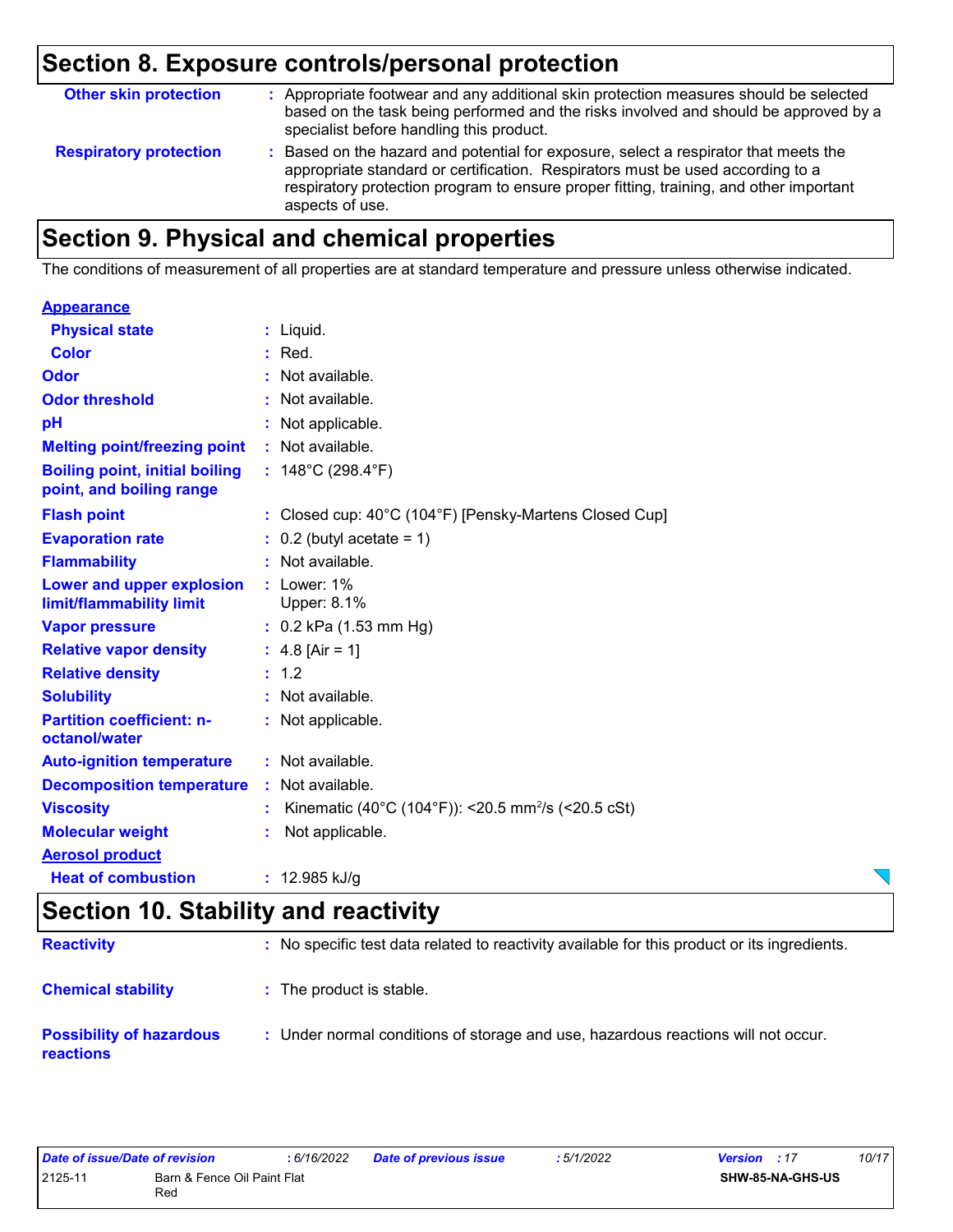### **Section 10. Stability and reactivity**

| <b>Conditions to avoid</b>                 | : Avoid all possible sources of ignition (spark or flame). Do not pressurize, cut, weld,<br>braze, solder, drill, grind or expose containers to heat or sources of ignition. Do not<br>allow vapor to accumulate in low or confined areas. |
|--------------------------------------------|--------------------------------------------------------------------------------------------------------------------------------------------------------------------------------------------------------------------------------------------|
| <b>Incompatible materials</b>              | : Reactive or incompatible with the following materials:<br>oxidizing materials                                                                                                                                                            |
| <b>Hazardous decomposition</b><br>products | : Under normal conditions of storage and use, hazardous decomposition products should<br>not be produced.                                                                                                                                  |

## **Section 11. Toxicological information**

#### **Information on toxicological effects**

#### **Acute toxicity**

| <b>Product/ingredient name</b> | <b>Result</b>                | <b>Species</b> | <b>Dose</b>             | <b>Exposure</b> |
|--------------------------------|------------------------------|----------------|-------------------------|-----------------|
| Light Aromatic Hydrocarbons    | LD50 Oral                    | Rat            | 8400 mg/kg              |                 |
| Zirconium 2-Ethylhexanoate     | LD50 Dermal                  | Rabbit         | $>5$ g/kg               |                 |
|                                | LD50 Oral                    | Rat            | $>5$ g/kg               |                 |
| Methyl Ethyl Ketoxime          | LD50 Oral                    | Rat            | 930 mg/kg               |                 |
| trimethylbenzene               | LD50 Oral                    | Rat            | 8970 mg/kg              |                 |
| 1,2,4-Trimethylbenzene         | <b>LC50 Inhalation Vapor</b> | Rat            | 18000 mg/m <sup>3</sup> | 4 hours         |
|                                | LD50 Oral                    | Rat            | $5$ g/kg                |                 |
| Hydrotreated Heavy             | <b>LC50 Inhalation Vapor</b> | Rat            | 8500 mg/m <sup>3</sup>  | 4 hours         |
| Petroleum Naphtha              |                              |                |                         |                 |
|                                | LD50 Oral                    | Rat            | $>6$ g/kg               |                 |

#### **Irritation/Corrosion**

| <b>Product/ingredient name</b> | <b>Result</b>            | <b>Species</b> | <b>Score</b> | <b>Exposure</b>     | <b>Observation</b> |
|--------------------------------|--------------------------|----------------|--------------|---------------------|--------------------|
| Light Aromatic Hydrocarbons    | Eyes - Mild irritant     | Rabbit         |              | <b>24 hours 100</b> |                    |
|                                |                          |                |              | uL                  |                    |
| Methyl Ethyl Ketoxime          | Eyes - Severe irritant   | Rabbit         |              | 100 uL              |                    |
| trimethylbenzene               | Eyes - Mild irritant     | Rabbit         |              | 24 hours 500        |                    |
|                                |                          |                |              | mg                  |                    |
|                                | Skin - Moderate irritant | Rabbit         |              | 24 hours 500        |                    |
|                                |                          |                |              | mg                  |                    |

#### **Sensitization**

Not available.

#### **Mutagenicity**

Not available.

#### **Carcinogenicity**

Not available.

#### **Classification**

| <b>Product/ingredient name</b>                                | <b>OSHA</b> | <b>IARC</b> | <b>NTP</b>                      |
|---------------------------------------------------------------|-------------|-------------|---------------------------------|
| Iron Oxide<br>Crystalline Silica, respirable<br><b>powder</b> |             |             | Known to be a human carcinogen. |

#### **Reproductive toxicity**

Not available.

#### **Teratogenicity**

Not available.

| Date of issue/Date of revision |                                    | : 6/16/2022 | <b>Date of previous issue</b> | : 5/1/2022 | <b>Version</b> : 17     | 11/17 |
|--------------------------------|------------------------------------|-------------|-------------------------------|------------|-------------------------|-------|
| 2125-11                        | Barn & Fence Oil Paint Flat<br>Red |             |                               |            | <b>SHW-85-NA-GHS-US</b> |       |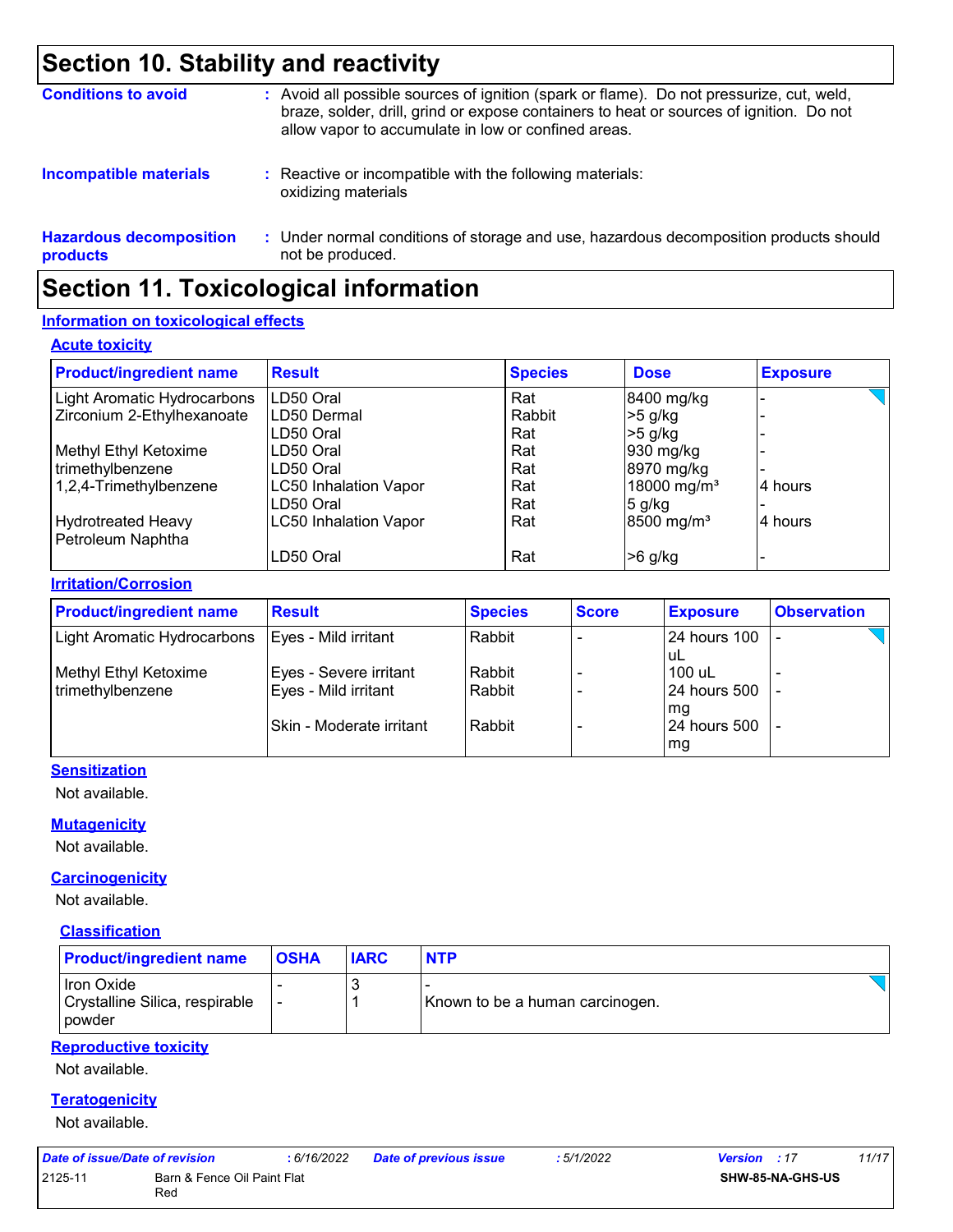### **Section 11. Toxicological information**

#### **Specific target organ toxicity (single exposure)**

| <b>Name</b>                          | <b>Category</b> | <b>Route of</b><br>exposure | <b>Target organs</b>            |
|--------------------------------------|-----------------|-----------------------------|---------------------------------|
| Calcium Carbonate                    | Category 3      |                             | Respiratory tract<br>irritation |
| Light Aliphatic Hydrocarbon          | Category 3      |                             | Respiratory tract<br>irritation |
|                                      | Category 3      |                             | Narcotic effects                |
| Heavy Aliphatic Solvent              | Category 3      |                             | Respiratory tract<br>irritation |
|                                      | Category 3      |                             | Narcotic effects                |
| Light Aromatic Hydrocarbons          | Category 3      |                             | Respiratory tract<br>irritation |
|                                      | Category 3      |                             | Narcotic effects                |
| Methyl Ethyl Ketoxime                | Category 1      |                             | upper respiratory<br>tract      |
|                                      | Category 3      |                             | Narcotic effects                |
| 1,2,4-Trimethylbenzene               | Category 3      |                             | Respiratory tract<br>irritation |
| Hydrotreated Heavy Petroleum Naphtha | Category 3      |                             | Respiratory tract<br>irritation |
|                                      | Category 3      |                             | Narcotic effects                |

#### **Specific target organ toxicity (repeated exposure)**

| <b>Name</b>                           | <b>Category</b> | <b>Route of</b><br>exposure | <b>Target organs</b> |
|---------------------------------------|-----------------|-----------------------------|----------------------|
| Light Aliphatic Hydrocarbon           | Category 2      |                             |                      |
| <b>Heavy Aliphatic Solvent</b>        | Category 2      |                             |                      |
| Crystalline Silica, respirable powder | Category 1      | <b>l</b> inhalation         |                      |
| Light Aromatic Hydrocarbons           | Category 2      |                             |                      |
| Methyl Ethyl Ketoxime                 | Category 2      |                             | blood system         |
| Hydrotreated Heavy Petroleum Naphtha  | Category 2      |                             |                      |

#### **Aspiration hazard**

| <b>Name</b>                          | <b>Result</b>                         |
|--------------------------------------|---------------------------------------|
| Light Aliphatic Hydrocarbon          | <b>ASPIRATION HAZARD - Category 1</b> |
| <b>Heavy Aliphatic Solvent</b>       | <b>ASPIRATION HAZARD - Category 1</b> |
| <b>Light Aromatic Hydrocarbons</b>   | <b>ASPIRATION HAZARD - Category 1</b> |
| trimethylbenzene                     | <b>ASPIRATION HAZARD - Category 1</b> |
| 1,2,4-Trimethylbenzene               | <b>ASPIRATION HAZARD - Category 1</b> |
| Light Aliphatic Hydrocarbon          | <b>ASPIRATION HAZARD - Category 1</b> |
| Hydrotreated Heavy Petroleum Naphtha | <b>ASPIRATION HAZARD - Category 1</b> |

#### **Information on the likely :** Not available.

|  | routes of exposure |  |
|--|--------------------|--|
|  |                    |  |

**Inhalation :** Can cause central nervous system (CNS) depression. May cause drowsiness or dizziness. May cause respiratory irritation. Can cause central nervous system (CNS) depression. May be fatal if swallowed and enters airways. **Ingestion : Skin contact :** Causes skin irritation. May cause an allergic skin reaction. **Eye contact :** Causes serious eye irritation. **Potential acute health effects**

#### **Symptoms related to the physical, chemical and toxicological characteristics**

| Date of issue/Date of revision |                                    | : 6/16/2022 | <b>Date of previous issue</b> | : 5/1/2022 | 12/17<br><b>Version</b> : 17 |
|--------------------------------|------------------------------------|-------------|-------------------------------|------------|------------------------------|
| 2125-11                        | Barn & Fence Oil Paint Flat<br>Red |             |                               |            | <b>SHW-85-NA-GHS-US</b>      |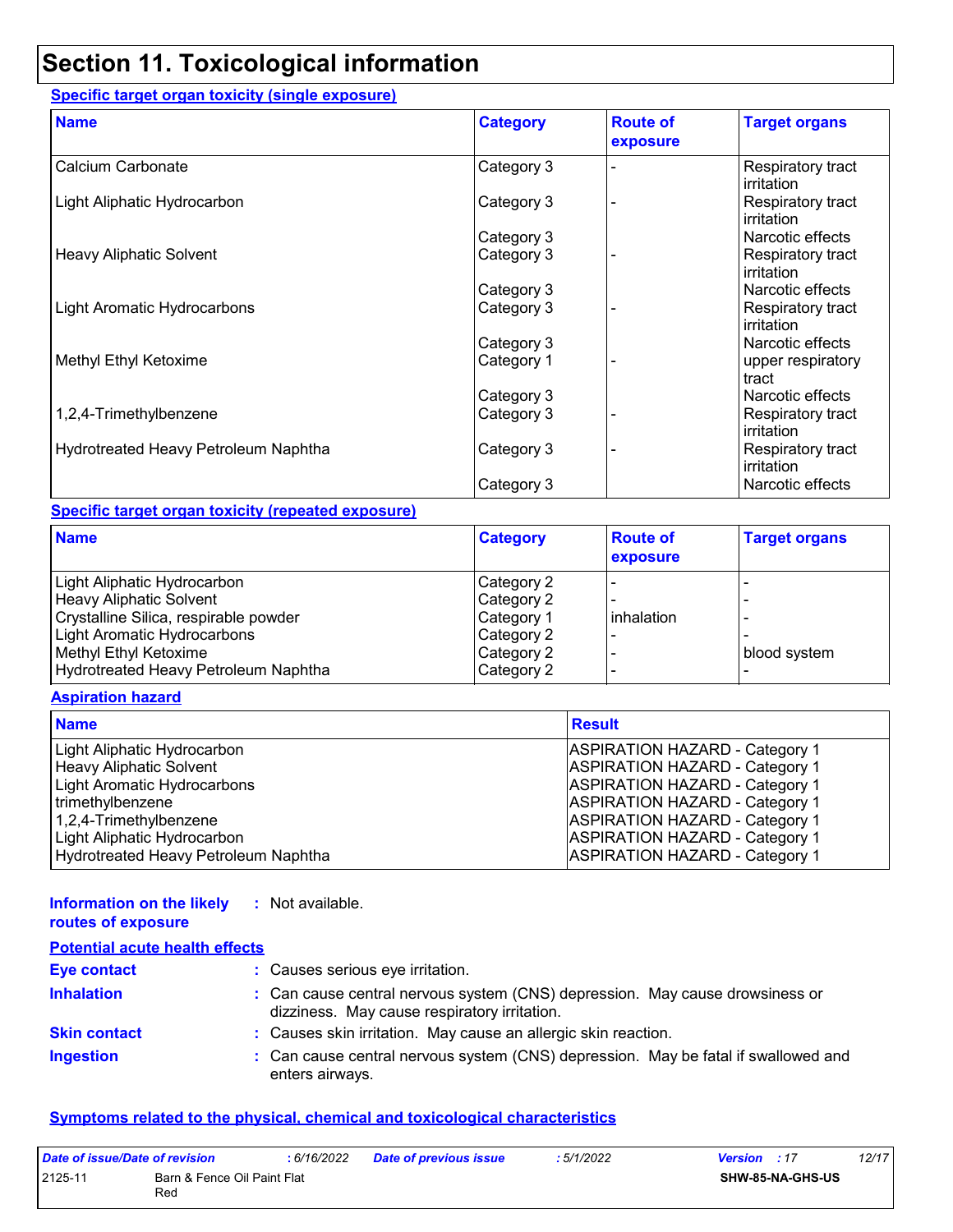# **Section 11. Toxicological information**

| <b>Eye contact</b>  | : Adverse symptoms may include the following:<br>pain or irritation<br>watering<br>redness                                                                                                                                                                              |
|---------------------|-------------------------------------------------------------------------------------------------------------------------------------------------------------------------------------------------------------------------------------------------------------------------|
| <b>Inhalation</b>   | : Adverse symptoms may include the following:<br>respiratory tract irritation<br>coughing<br>nausea or vomiting<br>headache<br>drowsiness/fatigue<br>dizziness/vertigo<br>unconsciousness<br>reduced fetal weight<br>increase in fetal deaths<br>skeletal malformations |
| <b>Skin contact</b> | : Adverse symptoms may include the following:<br>irritation<br>redness<br>reduced fetal weight<br>increase in fetal deaths<br>skeletal malformations                                                                                                                    |
| <b>Ingestion</b>    | : Adverse symptoms may include the following:<br>nausea or vomiting<br>reduced fetal weight<br>increase in fetal deaths<br>skeletal malformations                                                                                                                       |

|                                                   | Delayed and immediate effects and also chronic effects from short and long term exposure                                                                                 |
|---------------------------------------------------|--------------------------------------------------------------------------------------------------------------------------------------------------------------------------|
| <b>Short term exposure</b>                        |                                                                                                                                                                          |
| <b>Potential immediate</b><br>effects             | $:$ Not available.                                                                                                                                                       |
| <b>Potential delayed effects</b>                  | : Not available.                                                                                                                                                         |
| <b>Long term exposure</b>                         |                                                                                                                                                                          |
| <b>Potential immediate</b><br>effects             | $:$ Not available.                                                                                                                                                       |
| <b>Potential delayed effects : Not available.</b> |                                                                                                                                                                          |
| <b>Potential chronic health effects</b>           |                                                                                                                                                                          |
| Not available.                                    |                                                                                                                                                                          |
| <b>General</b>                                    | : Causes damage to organs through prolonged or repeated exposure. Once sensitized, a<br>severe allergic reaction may occur when subsequently exposed to very low levels. |
| <b>Carcinogenicity</b>                            | : May cause cancer. Risk of cancer depends on duration and level of exposure.                                                                                            |
| <b>Mutagenicity</b>                               | : No known significant effects or critical hazards.                                                                                                                      |
| <b>Teratogenicity</b>                             | : Suspected of damaging the unborn child.                                                                                                                                |
| <b>Developmental effects</b>                      | : No known significant effects or critical hazards.                                                                                                                      |
| <b>Fertility effects</b>                          | : No known significant effects or critical hazards.                                                                                                                      |

#### **Numerical measures of toxicity** Not available. **Acute toxicity estimates**

| Date of issue/Date of revision |                                    | : 6/16/2022 | <b>Date of previous issue</b> | : 5/1/2022 | <b>Version</b> : 17 | 13/17 |  |
|--------------------------------|------------------------------------|-------------|-------------------------------|------------|---------------------|-------|--|
| 2125-11                        | Barn & Fence Oil Paint Flat<br>Rec |             |                               |            | SHW-85-NA-GHS-US    |       |  |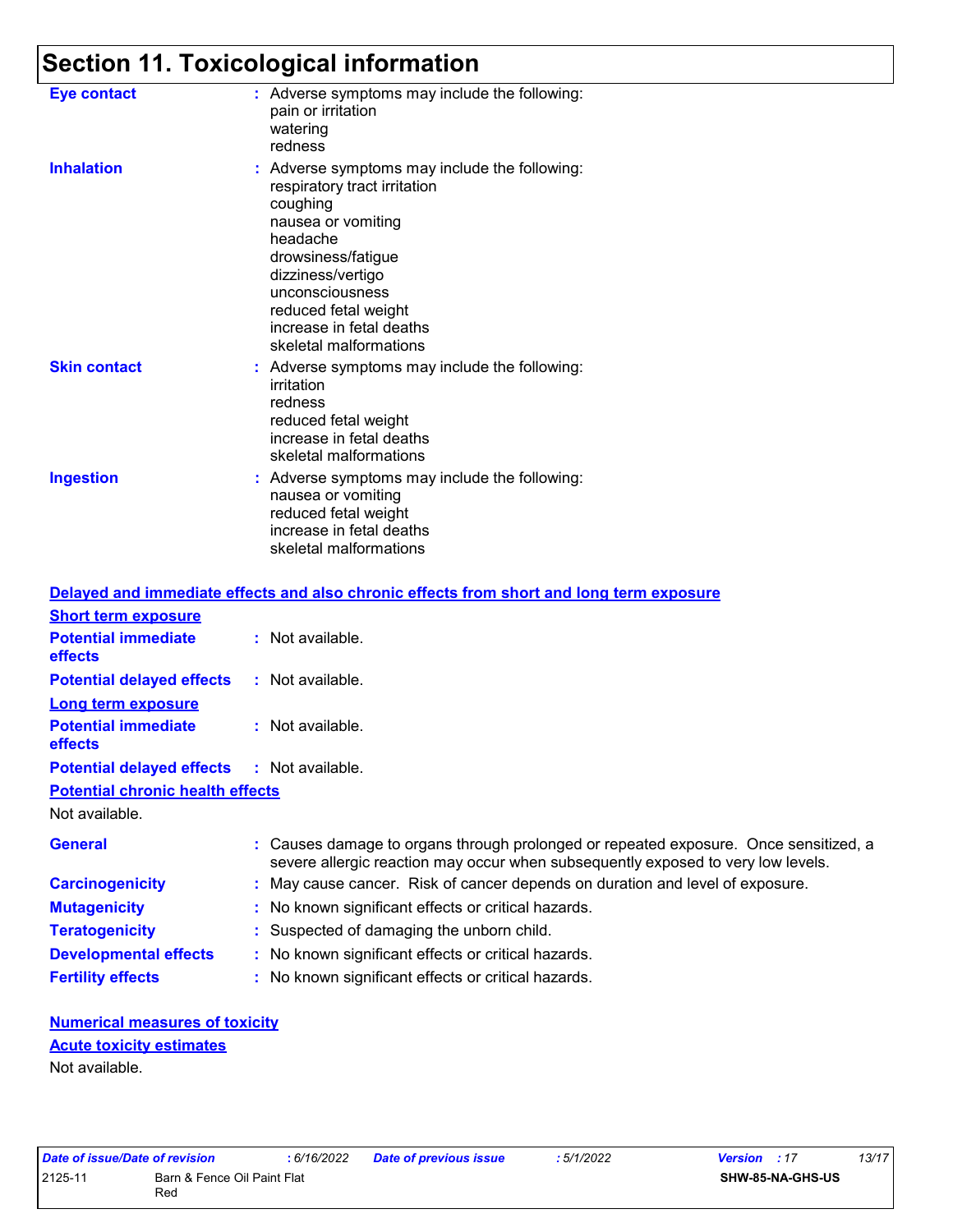### **Section 12. Ecological information**

| <b>Toxicity</b>                |                                    |                                                |                 |
|--------------------------------|------------------------------------|------------------------------------------------|-----------------|
| <b>Product/ingredient name</b> | <b>Result</b>                      | <b>Species</b>                                 | <b>Exposure</b> |
| Light Aliphatic Hydrocarbon    | Acute LC50 2200 µg/l Fresh water   | Fish - Lepomis macrochirus                     | 4 days          |
| <b>Heavy Aliphatic Solvent</b> | Acute LC50 2200 µg/l Fresh water   | Fish - Lepomis macrochirus                     | 4 days          |
| Methyl Ethyl Ketoxime          | Acute LC50 843000 µg/l Fresh water | <b>Fish - Pimephales promelas</b>              | 96 hours        |
| trimethylbenzene               | Acute LC50 5600 µg/l Marine water  | Crustaceans - Palaemonetes<br>pugio            | 48 hours        |
| 1,2,4-Trimethylbenzene         | Acute LC50 4910 µg/l Marine water  | Crustaceans - Elasmopus<br>pectenicrus - Adult | 48 hours        |
|                                | Acute LC50 7720 µg/l Fresh water   | Fish - Pimephales promelas                     | 96 hours        |
| Light Aliphatic Hydrocarbon    | Acute LC50 2200 µg/l Fresh water   | Fish - Lepomis macrochirus                     | 4 days          |

#### **Persistence and degradability**

| <b>Product/ingredient name</b> | <b>Aquatic half-life</b> | <b>Photolysis</b> | Biodegradability |
|--------------------------------|--------------------------|-------------------|------------------|
| Light Aromatic Hydrocarbons    |                          |                   | Readily          |

#### **Bioaccumulative potential**

| <b>Product/ingredient name</b> | $LogP_{ow}$ | <b>BCF</b> | <b>Potential</b> |
|--------------------------------|-------------|------------|------------------|
| Light Aromatic Hydrocarbons    |             | 10 to 2500 | high             |
| Zirconium 2-Ethylhexanoate     |             | 2.96       | low              |
| Methyl Ethyl Ketoxime          |             | 2.5 to 5.8 | low              |
| 1,2,4-Trimethylbenzene         |             | 243        | low              |
| <b>Hydrotreated Heavy</b>      |             | 10 to 2500 | high             |
| Petroleum Naphtha              |             |            |                  |

#### **Mobility in soil**

**Soil/water partition coefficient (K**<sub>oc</sub>)

**:** Not available.

**Other adverse effects :** No known significant effects or critical hazards.

## **Section 13. Disposal considerations**

**Disposal methods :**

The generation of waste should be avoided or minimized wherever possible. Disposal of this product, solutions and any by-products should at all times comply with the requirements of environmental protection and waste disposal legislation and any regional local authority requirements. Dispose of surplus and non-recyclable products via a licensed waste disposal contractor. Waste should not be disposed of untreated to the sewer unless fully compliant with the requirements of all authorities with jurisdiction. Waste packaging should be recycled. Incineration or landfill should only be considered when recycling is not feasible. This material and its container must be disposed of in a safe way. Care should be taken when handling emptied containers that have not been cleaned or rinsed out. Empty containers or liners may retain some product residues. Vapor from product residues may create a highly flammable or explosive atmosphere inside the container. Do not cut, weld or grind used containers unless they have been cleaned thoroughly internally. Avoid dispersal of spilled material and runoff and contact with soil, waterways, drains and sewers.

| Date of issue/Date of revision |                             | : 6/16/2022 | Date of previous issue | : 5/1/2022 | <b>Version</b> : 17 |                         | 14/17 |
|--------------------------------|-----------------------------|-------------|------------------------|------------|---------------------|-------------------------|-------|
| 2125-11                        | Barn & Fence Oil Paint Flat |             |                        |            |                     | <b>SHW-85-NA-GHS-US</b> |       |
|                                | Red                         |             |                        |            |                     |                         |       |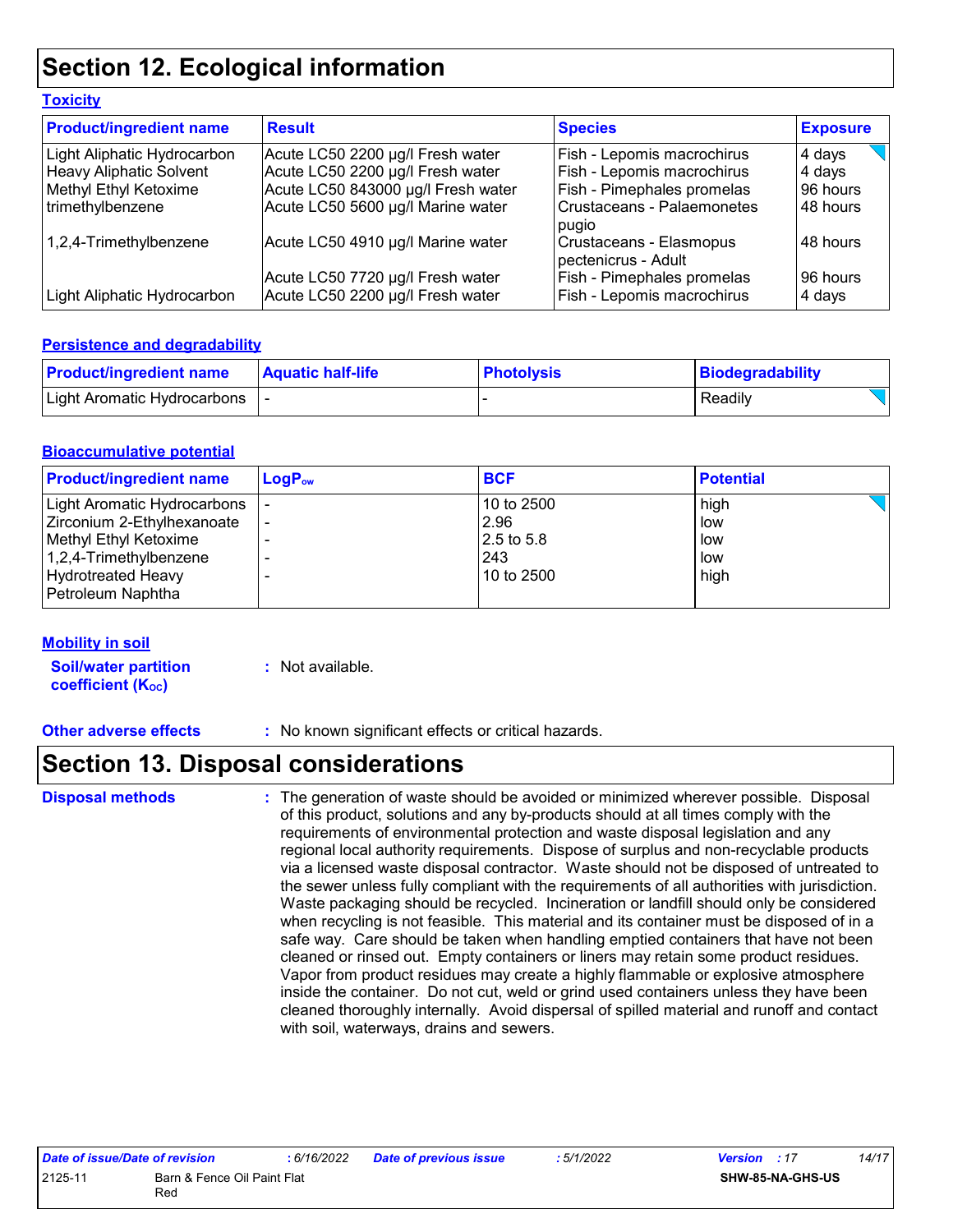|  |  | <b>Section 14. Transport information</b> |  |
|--|--|------------------------------------------|--|
|--|--|------------------------------------------|--|

|                                         | <b>DOT</b><br><b>Classification</b>                                                                                                                                                                                                                               | <b>TDG</b><br><b>Classification</b>                                                                                                                                                                                                                                                                                                                                                                                                                                                                                                                                                                                                                                                 | <b>Mexico</b><br><b>Classification</b> | <b>IATA</b>       | <b>IMDG</b>                                |
|-----------------------------------------|-------------------------------------------------------------------------------------------------------------------------------------------------------------------------------------------------------------------------------------------------------------------|-------------------------------------------------------------------------------------------------------------------------------------------------------------------------------------------------------------------------------------------------------------------------------------------------------------------------------------------------------------------------------------------------------------------------------------------------------------------------------------------------------------------------------------------------------------------------------------------------------------------------------------------------------------------------------------|----------------------------------------|-------------------|--------------------------------------------|
| <b>UN number</b>                        | <b>UN1263</b>                                                                                                                                                                                                                                                     | <b>UN1263</b>                                                                                                                                                                                                                                                                                                                                                                                                                                                                                                                                                                                                                                                                       | <b>UN1263</b>                          | <b>UN1263</b>     | <b>UN1263</b>                              |
| <b>UN proper</b><br>shipping name       | <b>PAINT</b>                                                                                                                                                                                                                                                      | <b>PAINT</b>                                                                                                                                                                                                                                                                                                                                                                                                                                                                                                                                                                                                                                                                        | <b>PAINT</b>                           | <b>PAINT</b>      | <b>PAINT</b>                               |
| <b>Transport</b><br>hazard class(es)    | $\mathfrak{S}$                                                                                                                                                                                                                                                    | $\mathbf{3}$                                                                                                                                                                                                                                                                                                                                                                                                                                                                                                                                                                                                                                                                        | 3                                      | 3                 | $\mathfrak{S}$                             |
| <b>Packing group</b>                    | III                                                                                                                                                                                                                                                               | III                                                                                                                                                                                                                                                                                                                                                                                                                                                                                                                                                                                                                                                                                 | $\mathop{\rm III}$                     | $\vert\vert\vert$ | $\mathbf{III}$                             |
| <b>Environmental</b><br>hazards         | No.                                                                                                                                                                                                                                                               | No.                                                                                                                                                                                                                                                                                                                                                                                                                                                                                                                                                                                                                                                                                 | No.                                    | No.               | No.                                        |
| <b>Additional</b><br><b>information</b> | This product may<br>be re-classified as<br>"Combustible<br>Liquid," unless<br>transported by<br>vessel or aircraft.<br>Non-bulk<br>packages (less<br>than or equal to<br>119 gal) of<br>combustible<br>liquids are not<br>regulated as<br>hazardous<br>materials. | Product classified<br>as per the<br>following sections<br>of the<br>Transportation of<br>Dangerous Goods<br>Regulations:<br>2.18-2.19 (Class<br>3).                                                                                                                                                                                                                                                                                                                                                                                                                                                                                                                                 |                                        |                   | <b>Emergency</b><br>schedules F-E, S-<br>E |
|                                         | <b>ERG No.</b>                                                                                                                                                                                                                                                    | <b>ERG No.</b>                                                                                                                                                                                                                                                                                                                                                                                                                                                                                                                                                                                                                                                                      | <b>ERG No.</b>                         |                   |                                            |
|                                         | 128                                                                                                                                                                                                                                                               | 128                                                                                                                                                                                                                                                                                                                                                                                                                                                                                                                                                                                                                                                                                 | 128                                    |                   |                                            |
| <b>Special precautions for user :</b>   |                                                                                                                                                                                                                                                                   | Multi-modal shipping descriptions are provided for informational purposes and do not<br>consider container sizes. The presence of a shipping description for a particular<br>mode of transport (sea, air, etc.), does not indicate that the product is packaged<br>suitably for that mode of transport. All packaging must be reviewed for suitability<br>prior to shipment, and compliance with the applicable regulations is the sole<br>responsibility of the person offering the product for transport. People loading and<br>unloading dangerous goods must be trained on all of the risks deriving from the<br>substances and on all actions in case of emergency situations. |                                        |                   |                                            |

**Proper shipping name :**

: Not available.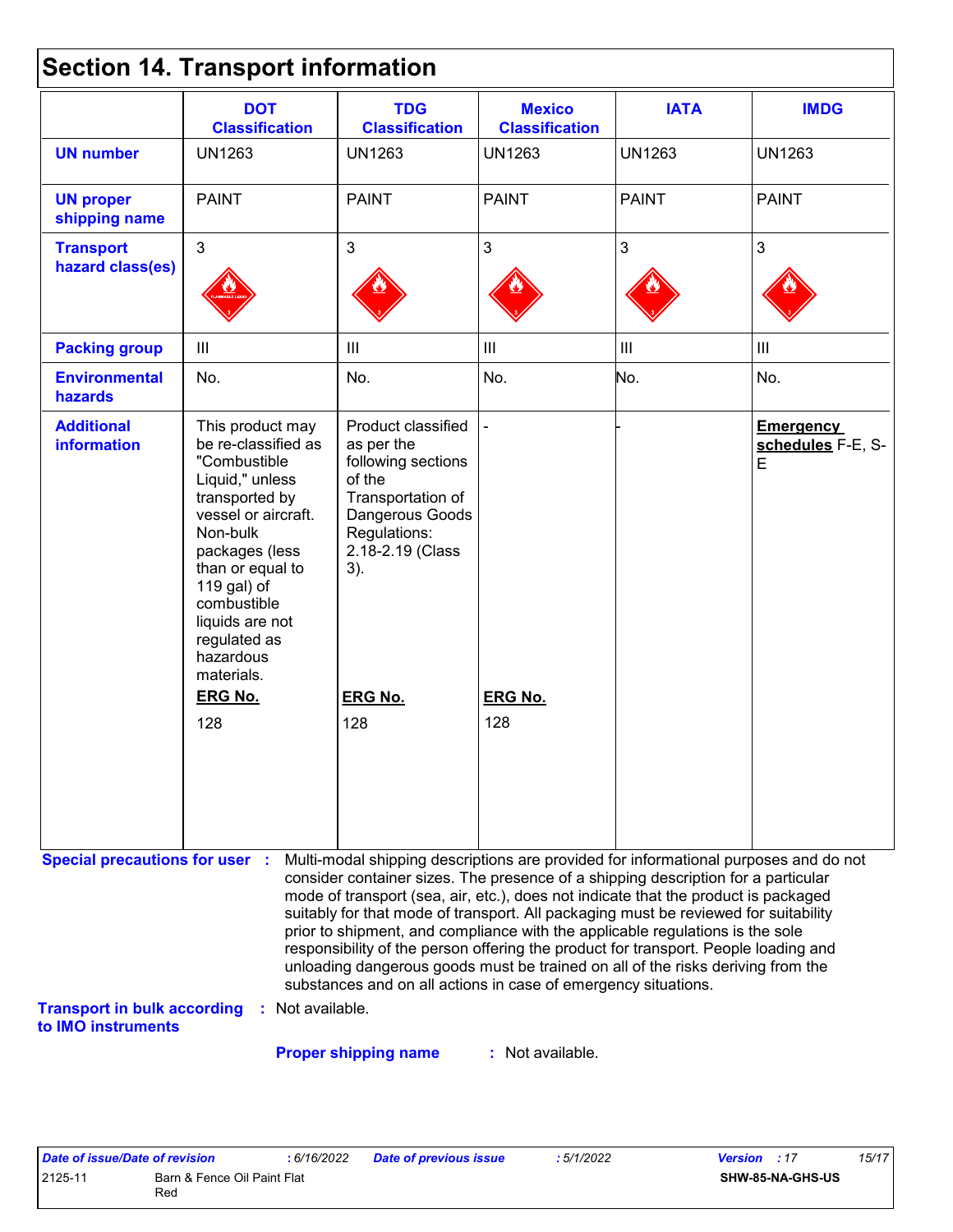### **Section 15. Regulatory information**

#### **SARA 313**

SARA 313 (40 CFR 372.45) supplier notification can be found on the Environmental Data Sheet.

#### **California Prop. 65**

WARNING: This product contains chemicals known to the State of California to cause cancer and birth defects or other reproductive harm.

**International regulations**

| <b>International lists</b> | Australia inventory (AIIC): Not determined.                  |
|----------------------------|--------------------------------------------------------------|
|                            | China inventory (IECSC): Not determined.                     |
|                            | Japan inventory (CSCL): Not determined.                      |
|                            | Japan inventory (ISHL): Not determined.                      |
|                            | Korea inventory (KECI): Not determined.                      |
|                            | New Zealand Inventory of Chemicals (NZIoC): Not determined.  |
|                            | Philippines inventory (PICCS): Not determined.               |
|                            | Taiwan Chemical Substances Inventory (TCSI): Not determined. |
|                            | Thailand inventory: Not determined.                          |
|                            | Turkey inventory: Not determined.                            |
|                            | Vietnam inventory: Not determined.                           |
|                            |                                                              |

### **Section 16. Other information**

**Hazardous Material Information System (U.S.A.)**



**The customer is responsible for determining the PPE code for this material. For more information on HMIS® Personal Protective Equipment (PPE) codes, consult the HMIS® Implementation Manual.**

**Caution: HMIS® ratings are based on a 0-4 rating scale, with 0 representing minimal hazards or risks, and 4 representing significant hazards or risks. Although HMIS® ratings and the associated label are not required on SDSs or products leaving a facility under 29 CFR 1910.1200, the preparer may choose to provide them. HMIS® ratings are to be used with a fully implemented HMIS® program. HMIS® is a registered trademark and service mark of the American Coatings Association, Inc.**

**Procedure used to derive the classification**

|                                                                                                                                                                                                                                                                                                                                                                                                                                                                                                                   | <b>Justification</b> |                         |                    |                                                                                                                                                                                                       |       |
|-------------------------------------------------------------------------------------------------------------------------------------------------------------------------------------------------------------------------------------------------------------------------------------------------------------------------------------------------------------------------------------------------------------------------------------------------------------------------------------------------------------------|----------------------|-------------------------|--------------------|-------------------------------------------------------------------------------------------------------------------------------------------------------------------------------------------------------|-------|
| <b>FLAMMABLE LIQUIDS - Category 3</b><br>SKIN CORROSION/IRRITATION - Category 2<br>SERIOUS EYE DAMAGE/ EYE IRRITATION - Category 2A<br>SKIN SENSITIZATION - Category 1<br>CARCINOGENICITY - Category 1A<br><b>TOXIC TO REPRODUCTION - Category 2</b><br>SPECIFIC TARGET ORGAN TOXICITY (SINGLE EXPOSURE) (Respiratory tract<br>irritation) - Category 3<br>SPECIFIC TARGET ORGAN TOXICITY (SINGLE EXPOSURE) (Narcotic effects) -<br>Category 3<br>SPECIFIC TARGET ORGAN TOXICITY (REPEATED EXPOSURE) - Category 1 |                      |                         |                    | On basis of test data<br>Calculation method<br>Calculation method<br>Calculation method<br>Calculation method<br>Calculation method<br>Calculation method<br>Calculation method<br>Calculation method |       |
| <b>ASPIRATION HAZARD - Category 1</b>                                                                                                                                                                                                                                                                                                                                                                                                                                                                             |                      |                         | Calculation method |                                                                                                                                                                                                       |       |
| <b>History</b>                                                                                                                                                                                                                                                                                                                                                                                                                                                                                                    |                      |                         |                    |                                                                                                                                                                                                       |       |
| Date of printing                                                                                                                                                                                                                                                                                                                                                                                                                                                                                                  | : 6/16/2022          |                         |                    |                                                                                                                                                                                                       |       |
| Date of issue/Date of<br>revision                                                                                                                                                                                                                                                                                                                                                                                                                                                                                 | : 6/16/2022          |                         |                    |                                                                                                                                                                                                       |       |
| : 5/1/2022<br>Date of previous issue                                                                                                                                                                                                                                                                                                                                                                                                                                                                              |                      |                         |                    |                                                                                                                                                                                                       |       |
| ato of issue/Dato of revision                                                                                                                                                                                                                                                                                                                                                                                                                                                                                     | .6/16/2022           | Dato of province issue. | .5/1/2022          | $V$ arejon $.47$                                                                                                                                                                                      | 16/17 |